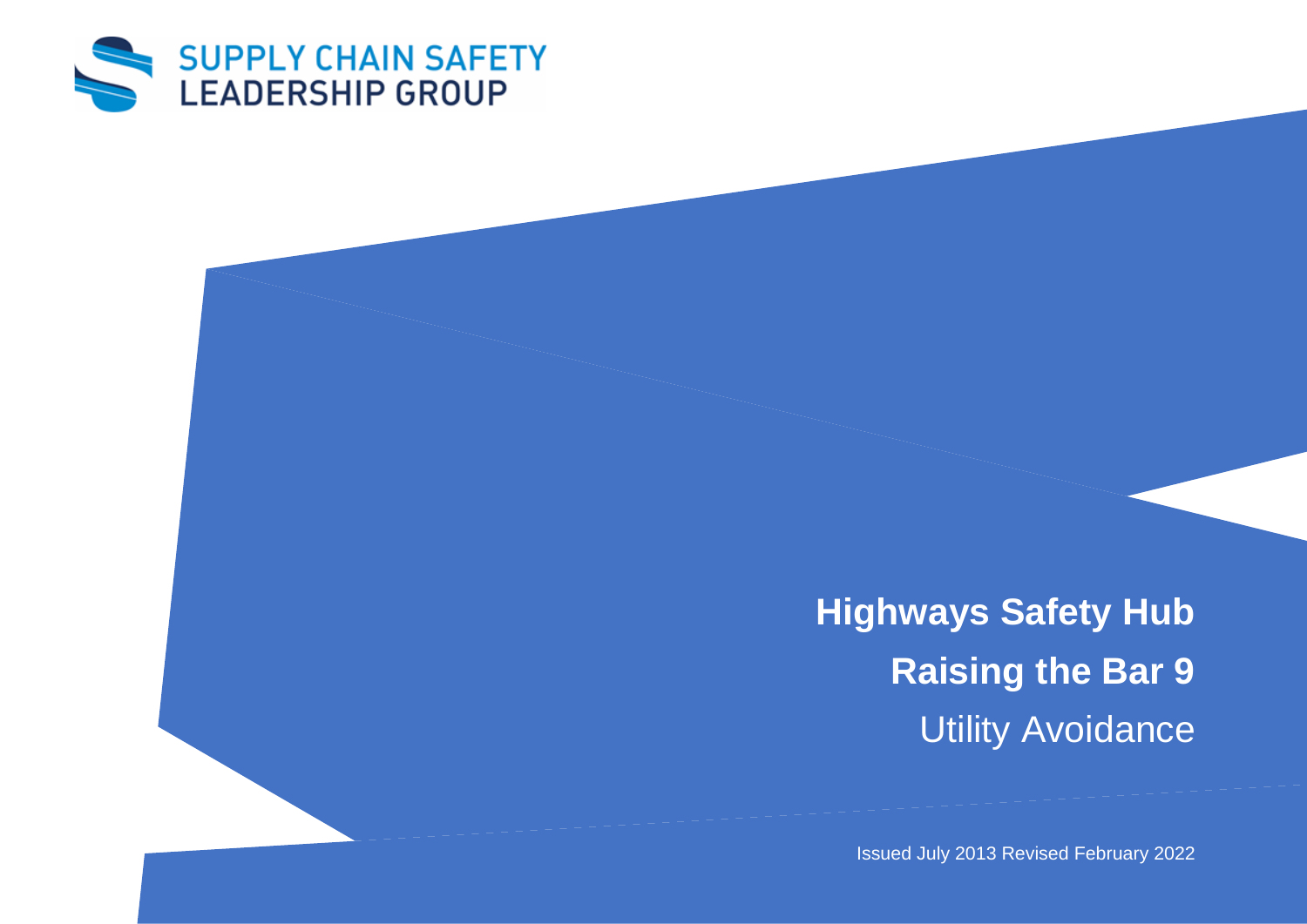# **Contents**

| <b>Objective</b>                                               | 1              |
|----------------------------------------------------------------|----------------|
| <b>Scope</b>                                                   | 1              |
| <b>Background</b>                                              |                |
| <b>Governance Requirements</b>                                 | 1              |
| <b>Minimum requirements</b>                                    | $\overline{2}$ |
| <b>Guidance - Applying the Hierarchy of Controls</b>           | $\overline{2}$ |
| <b>Overview</b>                                                | $\overline{2}$ |
| 1. Elimination                                                 | 3              |
| 2. Isolation                                                   | 5              |
| 3. Engineering Controls applied via safe working practices     | 6              |
| 4. Minimise                                                    | 9              |
| <b>People Requirements</b>                                     | 11             |
| <b>Emergency Arrangements</b>                                  | 12             |
| <b>References</b>                                              | 12             |
| Appendix 1 - Minimum Exclusion zones for Underground Utilities | 13             |
| <b>Appendix 2 – Definitions</b>                                | 14             |
| <b>Appendix 3 - Responsibility Definitions</b>                 | 15             |
| <b>Appendix 4 - Utility Colour Coding</b>                      | 16             |
| <b>Appendix 5 - Responsibility Process Map</b>                 | 17             |

**Red text indicates changes from the last issued version**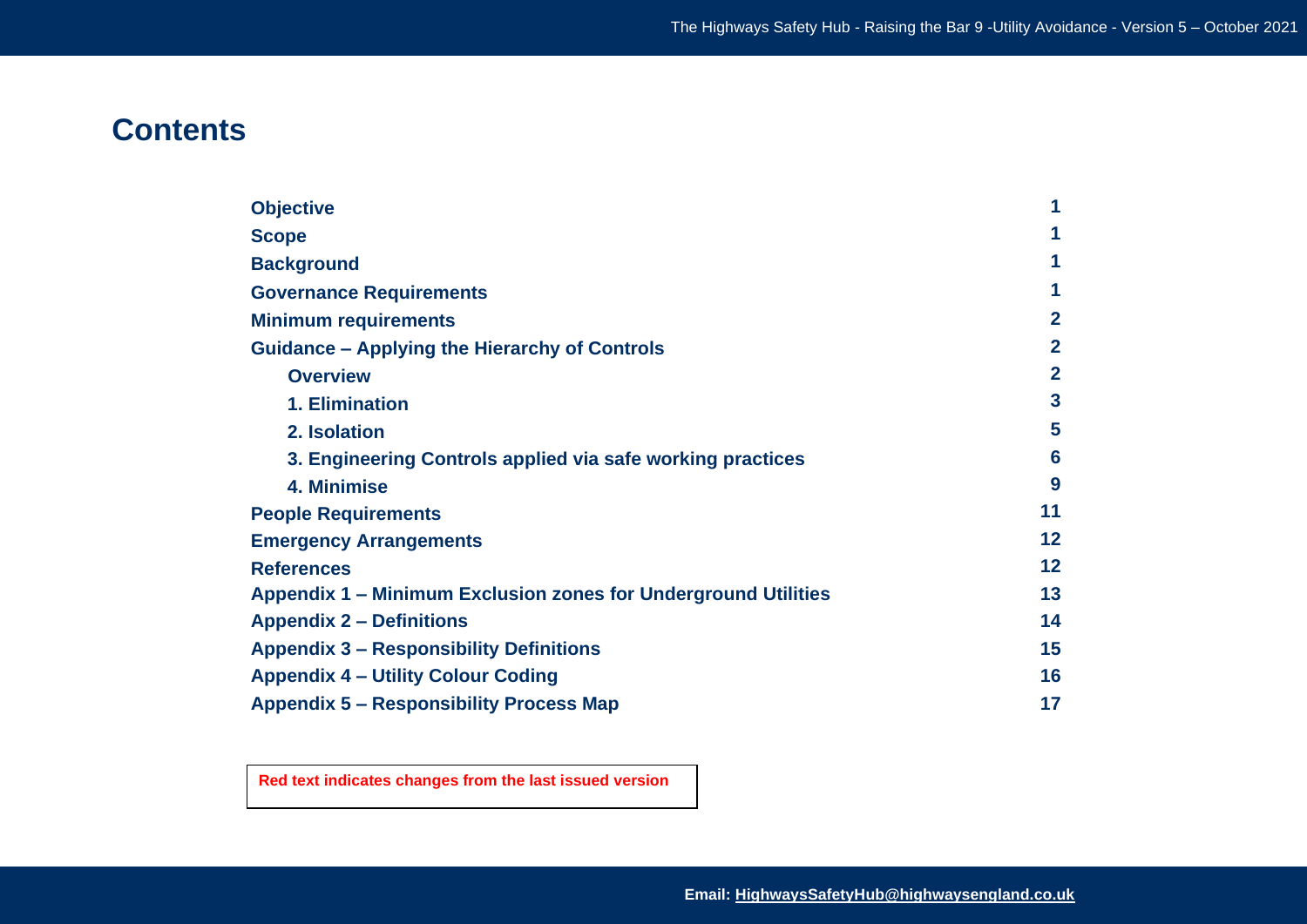## **Objective**

This Raising the Bar Guidance Document provides practical guidance on how to the comply with the Supply Chain Safety Leadership Council Common Intent Document on Utility Avoidance as well as providing guidance to Designers and Contractors as to the standardised method of compliance preferred by National Highways.

## **Scope**

The expectation is that this Raising the Bar Guidance Document will apply to all elements of working around underground, above ground or overhead utilities. From planning and design through to location, verification, safe excavation and update of drawings and plans to be passed on to the client and maintainers. It also includes both permanent, existing utilities and to temporarily installed utilities on National Highways worksites and will be implemented by all supply chain partners working with National Highways.

It will be used by:

- $\rightarrow$  National Highways/ Principal Designers when commissioning, designing and planning works
- $\rightarrow$  Supply Chain Partners when working for National Highways
- › National Highways and Supply Chain Partners when assuring compliance.

Additionally - when following any risk control methodology, the Principal Designer or Contractor will often identify more than one compliant solution to a problem.

This guidance is relevant to ALL utilities including:

- › Electrical, gas, water, sewerage and other drainage
- › Telecommunications and other fibre optic cables
- › NRTS road technology cables
- › Overhead utilities (See also RTB7)
- › Above ground utilities e.g. CCTV cables
- › Above ground gas installations

This standard does not replace Standards and Codes of Practice such as: GS6, HSG47, PAS128 or PAS256 but will identify expectations for implementing requirements contained within these documents and other Industry Guidance. It is expected that all designers and contractors will check their own adherence to legislative and Utility Asset Owner Requirements as well as compliance with their own company procedures. Guidance contained in this document is in line with recommendations from the Utility Strike Avoidance Group (USAG) and their toolkits.

## **Background**

Utility Service strikes continue to be one of the biggest health and safety hazards in our industry. Across key suppliers to National Highways, there can be as many as one utility strike per day on average. The most significant incidents have tragically resulted in fatalities and life changing injuries.

Routinely, the root cause of these incidents includes poor quality or inaccurate information about buried utility locations, little or no consideration of diversion during design development, no re-design to avoid utilities, lack of consistency of safe working practices across the industry and inadequate or inconsistent control measures on site.

#### **Governance Requirements**

There is a clear expectation within the Supply Chain Safety Leadership Group Common Intent Document on Utility Strike Avoidance that where working around live utilities cannot be designed out then the Senior Representative for the Principal Designer and subsequently for the Principal Contractor needs to be satisfied that all mitigation measures have been considered and exhausted with respect to Elimination and Isolation prior to accepting proposals for Engineered Controls to be relied upon for working in the vicinity of live utilities.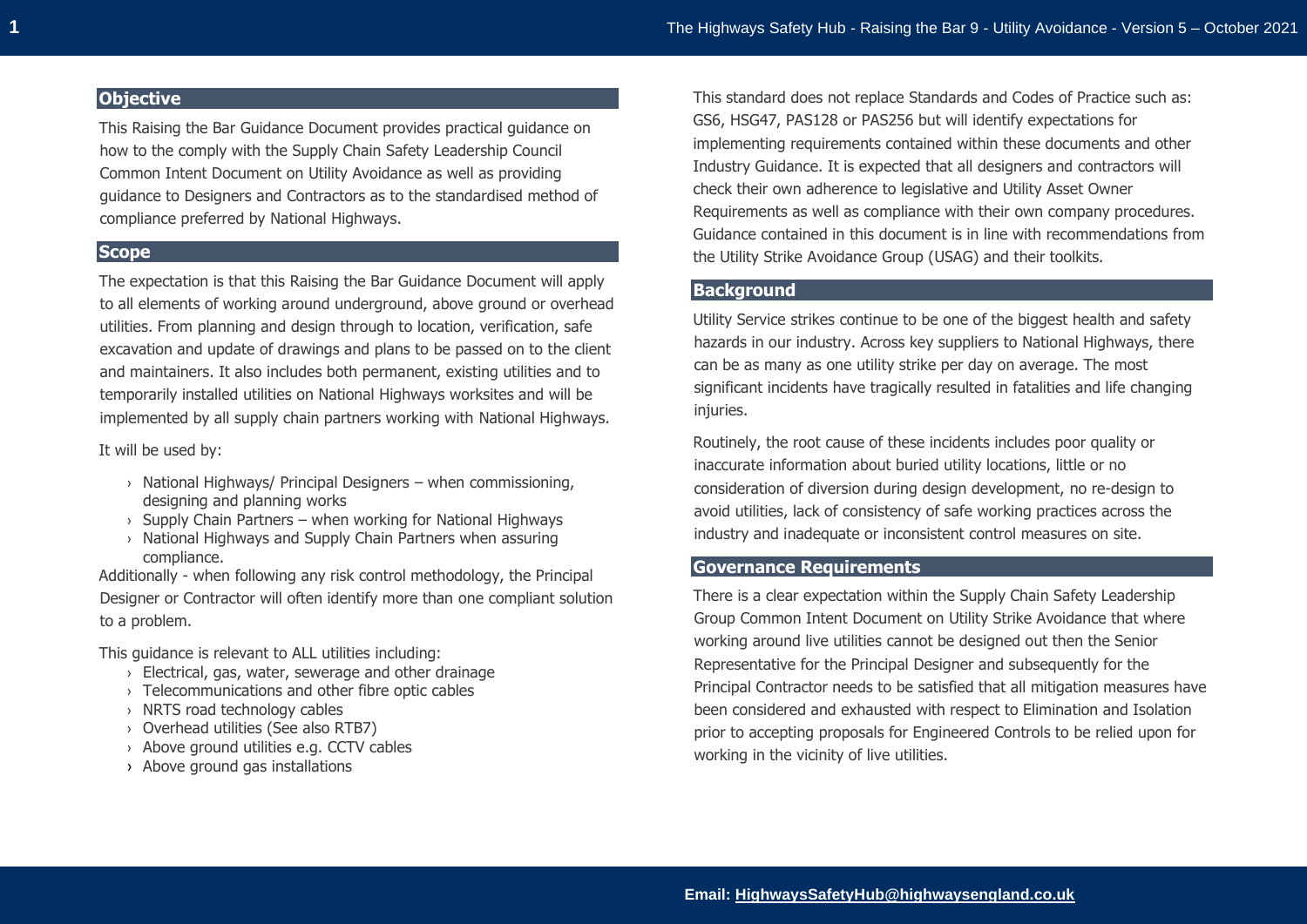## **Minimum Requirements**

The following elements are mandatory requirements and suppliers shall ensure these elements are applied fully on National Highways sites.

#### **Mandatory Elements**

- › Conductive metal setting out pins are banned on all National Highways sites
- › Where designers identify a requirement for excavation GPR surveys must be undertaken prior to completion of detailed design
- Designers must undertake clash detection workshops during preliminary and detailed design phases
- Interpretation of survey data must be undertaken by experienced qualified personnel in accordance with PAS128 and HSG47
- › All persons involved in the planning, permitting, scanning and excavating around live utilities needs to be trained in an accredited HSG47 (Avoiding danger from underground utilities) course.
- Permits should always be briefed at the dig location
- Cable avoidance tools must have GPS and a data logging capability which is operated
- $\rightarrow$  A CAT must always be used with a genny
- › **Vacuum excavators should be the default method when excavating around buried services where-ever practical**
- Insulated hand digging tools must be used
- GS6 must be in place to protect overhead utilities
- › Investigations to follow the USAG Incident Investigation format

# **Guidance – Applying the Hierarchy of Controls**

#### **Overview**

**The following guidance is written with the expectation that it represents best practice and as such should normally be followed unless a better local solution has been devised to meet the overall objective.** 

The guidance follows the Hierarchy of Controls and assumes that we will first Eliminate the hazard posed by a utility by designing to avoid it. Where this is not possible, we will seek to isolate it  $-$  i.e. turn off the supply during our works and only when this is shown to not be possible will we rely on engineering controls.

## **1. Elimination**

#### **Accurate and robust capture of data**

Hazards can only be eliminated if they are known and the capture and access to accurate and robust data relating to existing utilities is key to ensuring we are basing decisions on the best available information.

The hazard of excavation around utilities must be initially identified at the design stage and be included on the design risk register. Efforts must be made and works considered to eliminate or reduce this activity wherever practical. Early engagement with utility companies and the client to collate data and information on utilities must be undertaken, together with commissioning of relevant surveys.

By integrating verified locations of utilities and structures the designer can validate data available from National Highways and utility owners – and use that data to inform safer design choices.

All overhead utilities must be assessed prior to works and a suitable safe system of work must be established and documented to prevent mobile plant equipment and vehicles striking any overhead structures, utilities and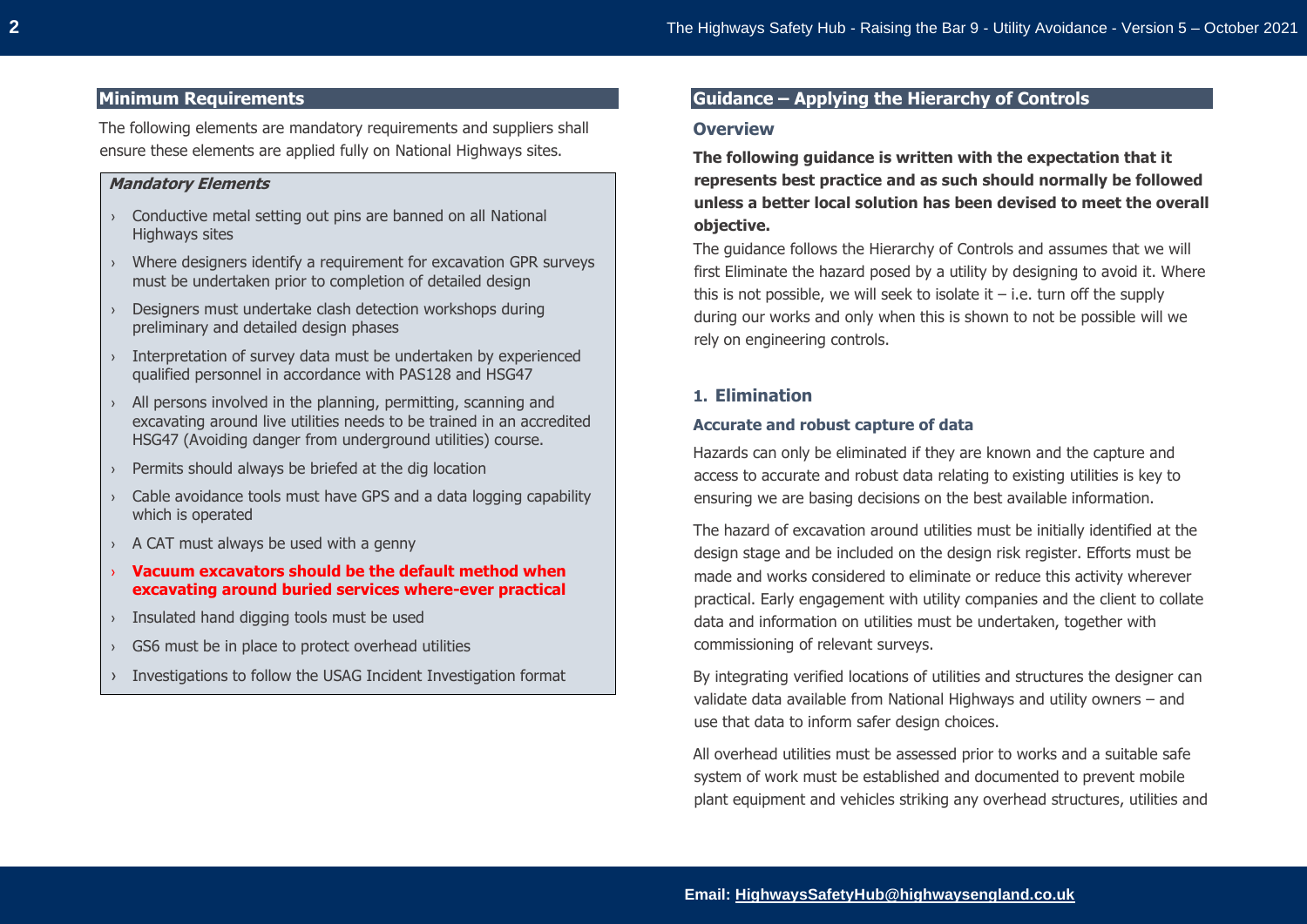other fixed hazards. Where there is a potential during construction for an overhead utility to be struck then a hierarchy shall be adopted, with the avoidance of carrying out works or inspections under and adjacent to overhead utilities and other fixed hazards, being the first consideration.

Where work is required around overhead utilities then an opportunity to divert or isolate prior to the construction phase should be identified early in the design process.

Assess Provision of Statutory Drawings by a Competent Person

All Utility plans must be:

- $\rightarrow$  In colour
- › At a scale of 1 to 500 (minimum) when printed or viewed on a device
- › When printed, at the scale indicated on the drawing (e.g. drawing is 1 to 500 if printed in A3)
- $\rightarrow$  Current i.e. within the specified date range stated by the plan provider, which is within 28 days for gas (mandated) and 90 days for other utilities (advisory).

## **Development and Planning**

Engagement with statutory undertakers and supply chain undertaking the work (if appointed) should be held as early in the design process as possible to set expectations with regards to competency and working standards.

Agreement must also be reached with the utility owner about what methods and techniques can be utilised within the proximity of their asset. The responsibility for works (who is principal contractor under the Construction (Design and Management) Regulations) should be clearly recorded for each element of the works as this may change depending on the location of the works.

All excavation tasks must be planned to ensure that current utility drawings are obtained and fully reviewed. Utility drawings may give an indication as to the location of a utility; however, the accuracy can vary.

The location must be confirmed via a filed study survey and positive verification in accordance with PAS 128 Survey Category Type C, B and A. A single trial hole cannot be relied upon to confirm the location of a utility as the depth / offset can vary significantly over very short distances, especially where there are physical constraints. Robust scanning and multiple trial holes should be carried out on each utility to confirm the location, as appropriate.

NB the methods applied to trial hole excavation should follow the guidance contained later in this document with respect to safe working practices for excavation.

#### **Design Process**

Eliminating hazards through design is a crucial aspect of the hierarchy of control and the design that avoids the need to work over/under/adjacent to live utilities should be the optimal solution. A sub-optimal solution is to seek to divert the utilities in advance of any works undertaken.

Designers must confirm the "legend" on plans received as these can vary.

Note: Plans will provide a specification e.g. 400Kv or 7 bar gas and a material but only give an indication of the location of utilities. They are rarely drawn accurately to scale and scales might have changed during copying. Utility Plans must be used only as a guide to help tracing using locating devices. Proven information should be entered into working drawings.

Minimum "air gaps" should also be identified on drawings when there is a need to travel beneath overhead cables. This includes travelling and tracking of mobile plant equipment, travelling of vehicles, and erection,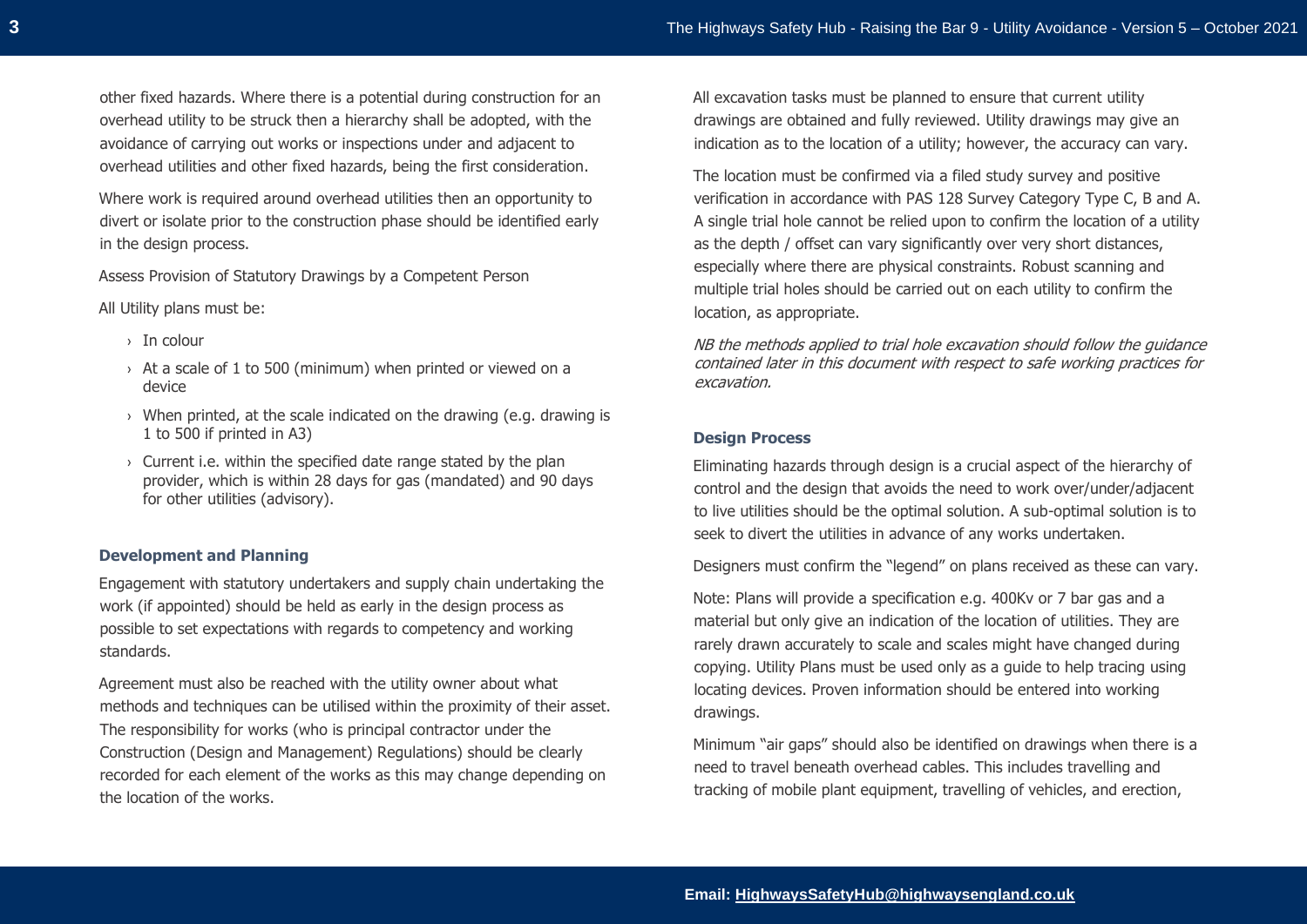use and dismantling of temporary works systems etc. For existing overhead cables minimum "air gaps" can be obtained by contacting the cable owner (Statutory provider), who will provide a "GS6 Safe Clearance Assessment Report" for each overhead cable location

At request, Statutory providers will also provide guidance of the minimum "air gaps" when working and travelling beneath 11kV (11,000v), 33kV (33,000v), 66kV (66,000v) and 132kV (132,000v) overhead power lines

If plans and information are not available (e.g. for emergency work) the work must be planned on the assumption that there are buried/encased utilities in the area.

Established best practice in mapping existing utilities to combined plans

- › Start with high quality, accurate CUDs (Combined Utility Drawings) so that design teams can be certain that their designs do not clash with utilities.
- $\rightarrow$  Adopt best practice for the project, encouraging a minimum standard of CUDs and the use of GIS to map utilities across the route.
- › The use of High-Density Array Ground Penetrating Radar is preferred over less advanced systems. Whilst more expensive initially the accuracy and time saved prove economical and the use of this, and ongoing improvements in such technology, is the preferred method of location and a Best Available Technique
- $\rightarrow$  Map utility locations in GIS and incorporate key asset data utility type, size, asset owner, feeder location. This could also include contact details of asset owner and brief outline of their protection requirements/processes within the asset data.
- $\rightarrow$  Combining the work scopes for a whole site to reduce the need for partial surveys for individual tasks.
- › Consider existing easements as may apply to utilities
- $\rightarrow$  It is essential that combined plans are checked for completeness, accuracy of position and that the legends match the way that the utilities are marked on the original plans
- $\rightarrow$  Dependent on the plan scale it is likely that marking multiple utilities on it will make those utilities appear as one line – the designer must consider how to present the correct information to the Principal **Contractor**

It is essential that the design of works has been allocated sufficient funding, time and resources to check that utilities have been identified, confirmed and risks eliminated - or that residual risk is clearly identified when work is handed to the Principal Contractor and a practicable mitigation is proposed.

**As a general principle any utility that does NOT need to be within the works should be removed from the work either by re-planning the works – or by altering the utility outside the works where practicable**. This will ensure safety during construction and for ongoing maintenance. Where a cost/benefit analysis shows this not to be practicable then identification, structural support and physical protection is required.

Note that the presence of that utility must be considered in the maintenance and repair statement.

#### **Design for maintenance**

By combining BIM and GIS the interface between existing and proposed assets can be seen and optimum locations for maintenance points can be established.

› All newly laid cables (cameras, traffic signs etc.) on the National Highways network should be within appropriately coloured ducting and provided with additional warning or protection. Accurate records of location are essential – particularly if the cable is isolated via a "pot end". Pot ends should ideally be removed from the works to facilitate works and ongoing maintenance. The use of resonance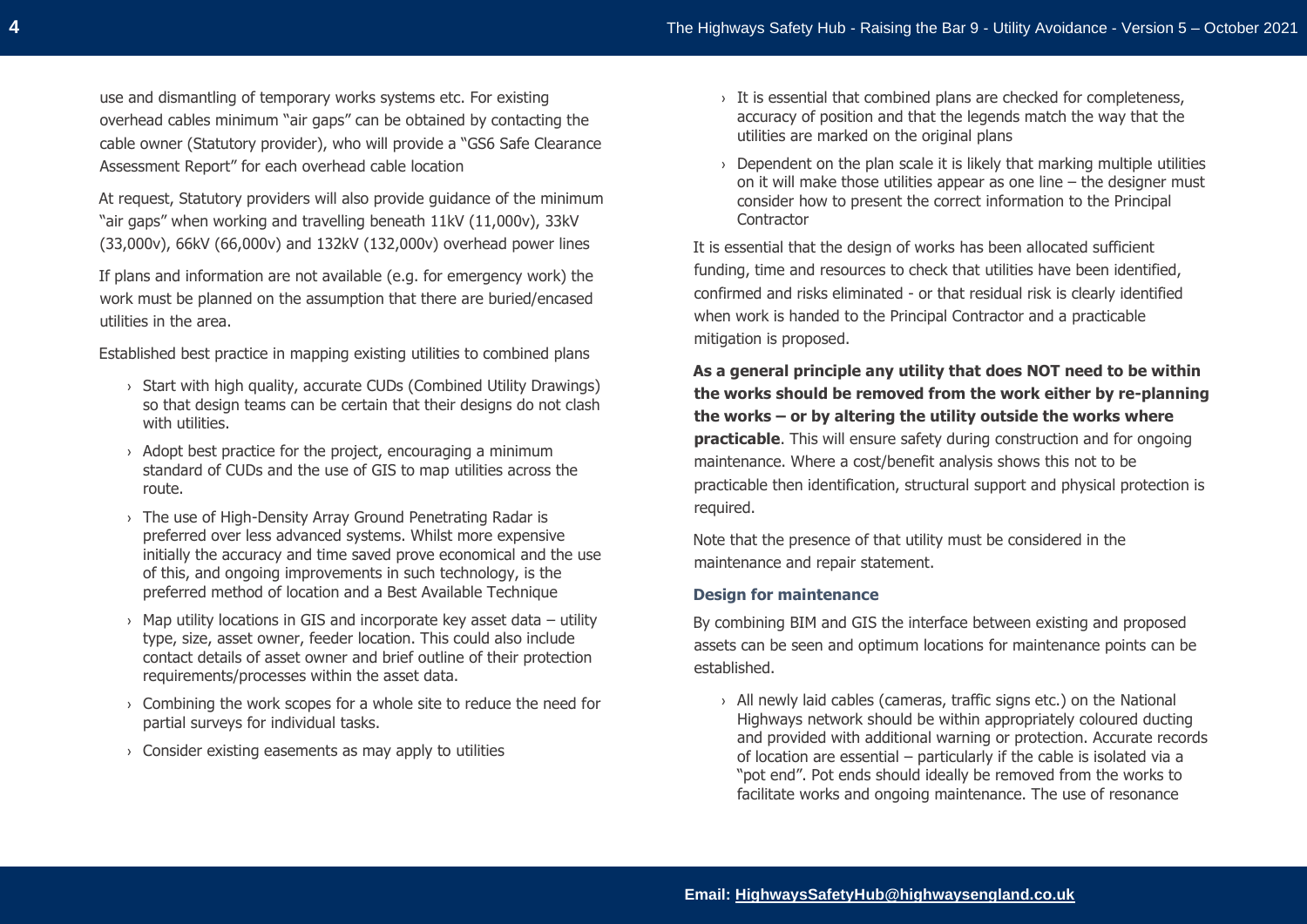balls on pot ends that must remain will assist in ongoing location for maintenance

- $\rightarrow$  A maintenance and repair statement (MRS) shall be prepared during the design stage see GD 304 Section 2
- $\rightarrow$  The design must also identify any utilities made redundant by the scheme or any legacy redundant utilities within the works so provision can be made to ensure their removal, so they are not left in situ

#### **Preparatory works**

As damage is frequently associated with preparatory work or ancillary work the designer should consider utilities during the investigation phase of the works and the possible location of compounds and storage facilities. This includes any situation where the ground will be broken/penetrated or may move – not just excavations. Typical situations include:

- › Putting in posts for site hoardings
- › Creating temporary fence lines or setting out
- › Movement of heavy plant and equipment

#### **Protection of utilities**

- $\rightarrow$  Consider temporary access routes as a permanent design with same rigorous utility searches and consideration.
- $\rightarrow$  Consider technical interfaces when designing protection slabs and engage with National Highways throughout the process to avoid assumptions or future reconstruction.
- › It is not acceptable to concrete around cables, gas or fuel pipes.

#### **The flexibility to work around utilities**

 $\rightarrow$  If possible, allow for provision to be made for utilities to ensure they remain in their traditional locations (i.e. ensuring footpaths/verges are wide enough that all existing utilities will sit within them).

#### **Consider;**

- $\rightarrow$  Movement of ground containing utilities adjacent to the actual works
- $\rightarrow$  Ground loading during construction from machinery or spoil
- $\rightarrow$  Reduction in ground level that may affect the utility by decreasing the protection from damage
- $\rightarrow$  Increases in ground level that may affect structural integrity or make future access difficult
- $\rightarrow$  Utility condition to be discussed with the owner as the concept of betterment may apply
- $\rightarrow$  Liaison with utility owners or operators, and other interested parties such as landowners and other utility providers
- $\rightarrow$  The stability of ground supporting structures and utilities

#### **Diversions**

Where diversions must take place the Client and Principal Designer should engage the Utility Owner and Principal Contractor (PC) to determine suitable work phasing as only limited work will be possible before diversions are complete and, typically, the utility owner is not working directly for or under the immediate control of the PC – all of which can seriously affect work phasing. As an example:

- $\rightarrow$  Phase 1 PC Sets up on site, grade ground to new levels, lay out new route
- $\rightarrow$  Phase 2 Stop work and hand site to Utility Owner to complete works
- $\rightarrow$  Phase 3 PC returns to complete works

Costs for diversion of utilities must be considered in the context of the scale/complexity of the project/activities and unless prohibitively expensive/disproportionate for the context, then this option must be thoroughly exhausted before a lesser control measure is accepted.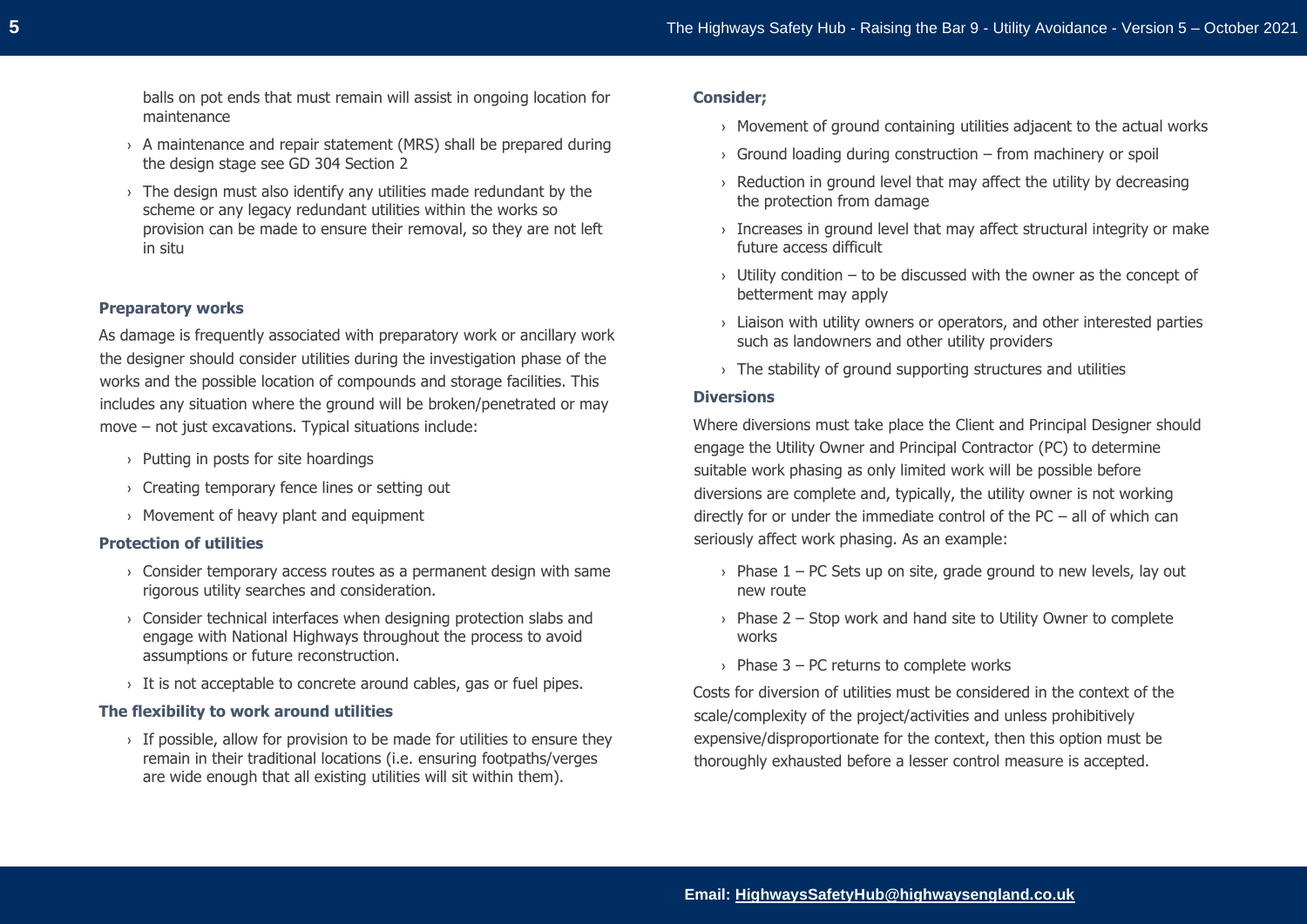Diversions must be captured in the as built information both in drawings and GIS formats.

## **2. Isolation**

Where the hazard can't be eliminated, the Supply Chain safety Leadership Group Common Intent document on Utility Strike Avoidance requires delivery partners to always seek to isolate the utility during construction and maintenance activities by having the supply temporarily stopped.

Supply Chain Partners must check any requirement for the isolation of utilities as these are frequently difficult to schedule in a timely manner. If Isolation is delayed, the Supply Chain Partner must be prepared to delay other works to match, as not doing so is likely to increase risk.

If an isolation is identified early in the design the Designer needs to design works so that they can be efficiently delivered during an isolation, e.g. by consideration of additional catch pits/manholes in a drainage run, construction joints beyond the area where the isolated services lie, etc

#### **Utilities encased in concrete**

Where it is believed utilities are encased in concrete and cannot economically be moved/diverted, it may be necessary to isolate so as to be able to work around the utility safely. The Designer must confirm with the Utility Owner how this will happen, how long it will take and if supporting works (e.g. excavations within the National Highways working area) will be required. This is key information needed by the PC for planning as the concrete must not be broken up until such time as a solution is identified, and the cable is made dead / confirmed in writing by the cable owner.

## **3. Engineering Controls applied via safe working practices**

If a utility cannot be eliminated or isolated then the senior leader of each project will need to sign off a safe system of work in order to work around live utilities that focuses heavily on robust engineering controls, that physically prevent any people, plant or equipment coming into contact with the utility, as part of the safe digging procedures.

Be aware that when working in close proximity to utilities it is possible that they may run through material that is to be removed, e.g. ducting that has been overlaid with concrete. If not appropriately managed this can lead to utilities being unintentionally removed with other items such as kerbs. Where possible utilities should be isolated, or items removed in small controlled quantities.

All excavation work must be carried out carefully, following recognised safe digging practices, and must only begin after a locating device has confirmed the position and route of the expected underground utilities and that no other utilities are detected.

The following hierarchy of methods of excavation should be formally considered, those which are discounted (with reasons) must be included in a works planning record.

- › Remote excavation
- › Directional drilling for underground works
- › Vacuum excavation
- › Air lance
- › Hand dig using 'safety graft' with rounded blade edges and nonconductive shaft. Invasive tools such as bars or picks should not be used.
- $\rightarrow$  Hand dig using standard shovel with non-conductive shaft

**NB: Use of hand tools/digging is not considered to be an Engineering Control and vacuum excavation should be the default method when excavating around live utilities unless a risk**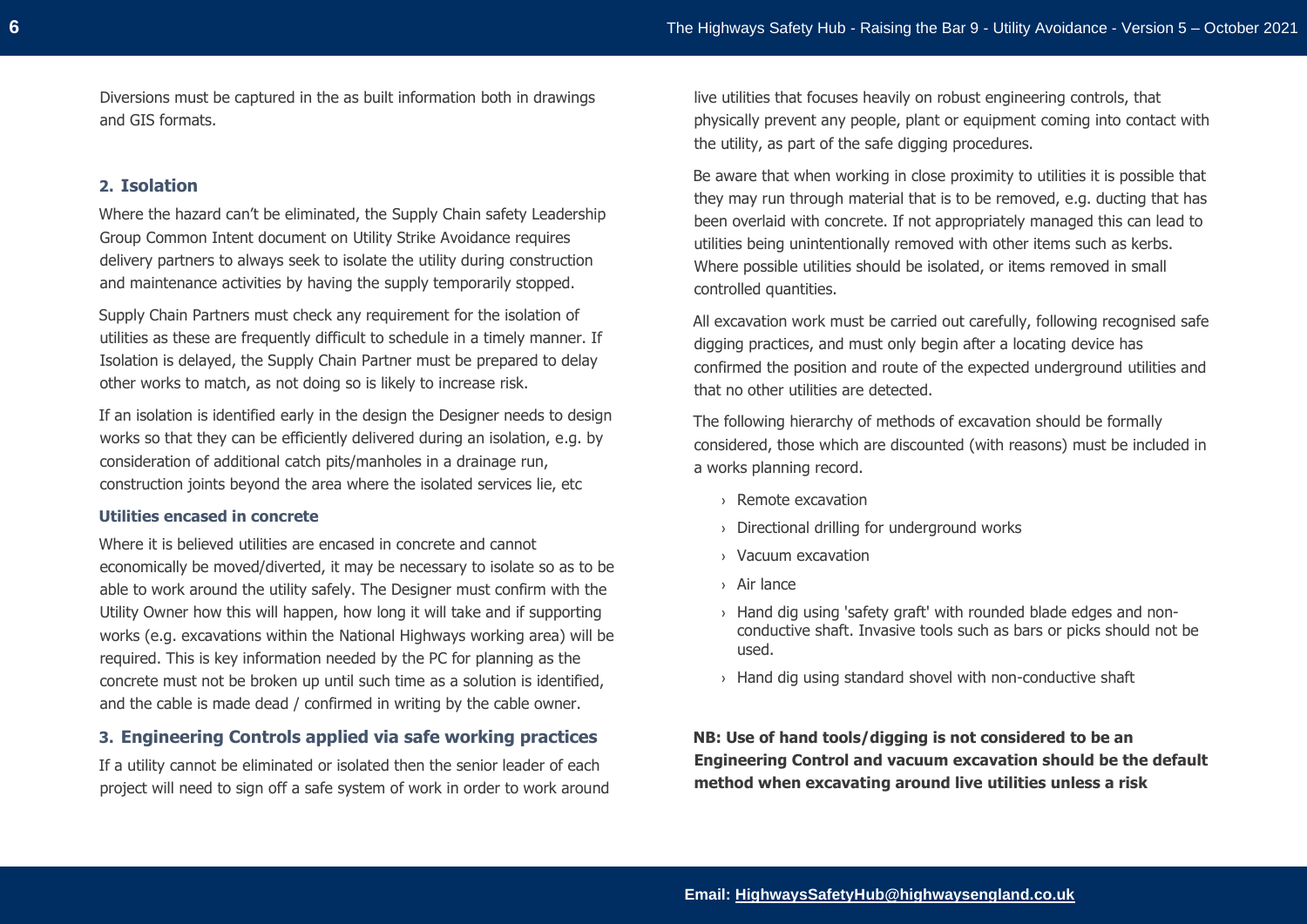**assessment determines the location or substrate unsuitable. Therefore, the use of hand tools should be included in the approvals noted under governance below and signed off by someone who has overall senior responsibility.** 

All utilities must be considered live until they are disconnected and proven safe at the point of work. Documented proof to confirm must be available at the work site

**The use of bars, forks and picks is prohibited. Handheld power tools and mechanical excavators must not be used close to buried utilities** unless the utility has already been exposed by digging under the surface to be broken out and it is at a safe depth (at least 300mm) below the bottom of the hard surface material: or physical precautions have been taken to prevent the tool striking the surface.

Where practicable, do not use handheld power tools within 500mm of the indicated line of a utility buried in or below a hard surface.

The 500mm safety margin may be reduced:

- › Where congestion of utilities renders it impracticable; or
- › Where surface obstructions limit the space available.

But only if the line of the cable has been positively identified by plans, confirmed by a locator and additional precautions are used to prevent damage to the utilities.

Mechanical excavators and power tools can be used to break up hard surfaces where the survey has proved that there are no utilities, or the utilities are deep enough so as not to be damaged by such tools.

#### **Equipment Requirements**

› **Vacuum Excavation** - Vacuum extraction can be a useful method of extracting material without damaging utilities. Significant

advances have been made in this field. Vacuum excavator's come in all shapes and sizes making them more accessible in areas previously thought impractical.

- › **Air Picks** The air pick (soil pick or air spade) is used when compacted ground conditions are encountered. It is connected to a mobile compressor via an air hose. High speed air is used to fracture and displace the hard material. Loose material is removed from the trial hole with an insulated hand shovel. Manufacturer's instructions should be followed as methods of use can vary with model. When using the air pick full PPE and impact resistant goggles must always be worn by all personnel within the vicinity of the operation. Consideration should be made to any additional risks introduced with use of this equipment, for example, noise, vibration or scattering of material.
- › **Insulated Tools** When hand-digging, insulated tools must be used to protect the user from current leakage or utility strikes.

Before starting any excavation ensure that edge protection is installed to protect operatives and/or the public from falls into the excavation (See Raising the Bar 13).

#### **Cable Detection and Avoidance Equipment**

Cable avoidance tools must be used in line with formal training and manufacturer's guidance. There are a variety of cable avoidance tools on the market each with slightly different features. The mandatory requirement for cable avoidance tools is that they have GPS and a data logging capability. This enables supervisors and others to interrogate which mode the tool has been used in and exactly which location the tool has been used in.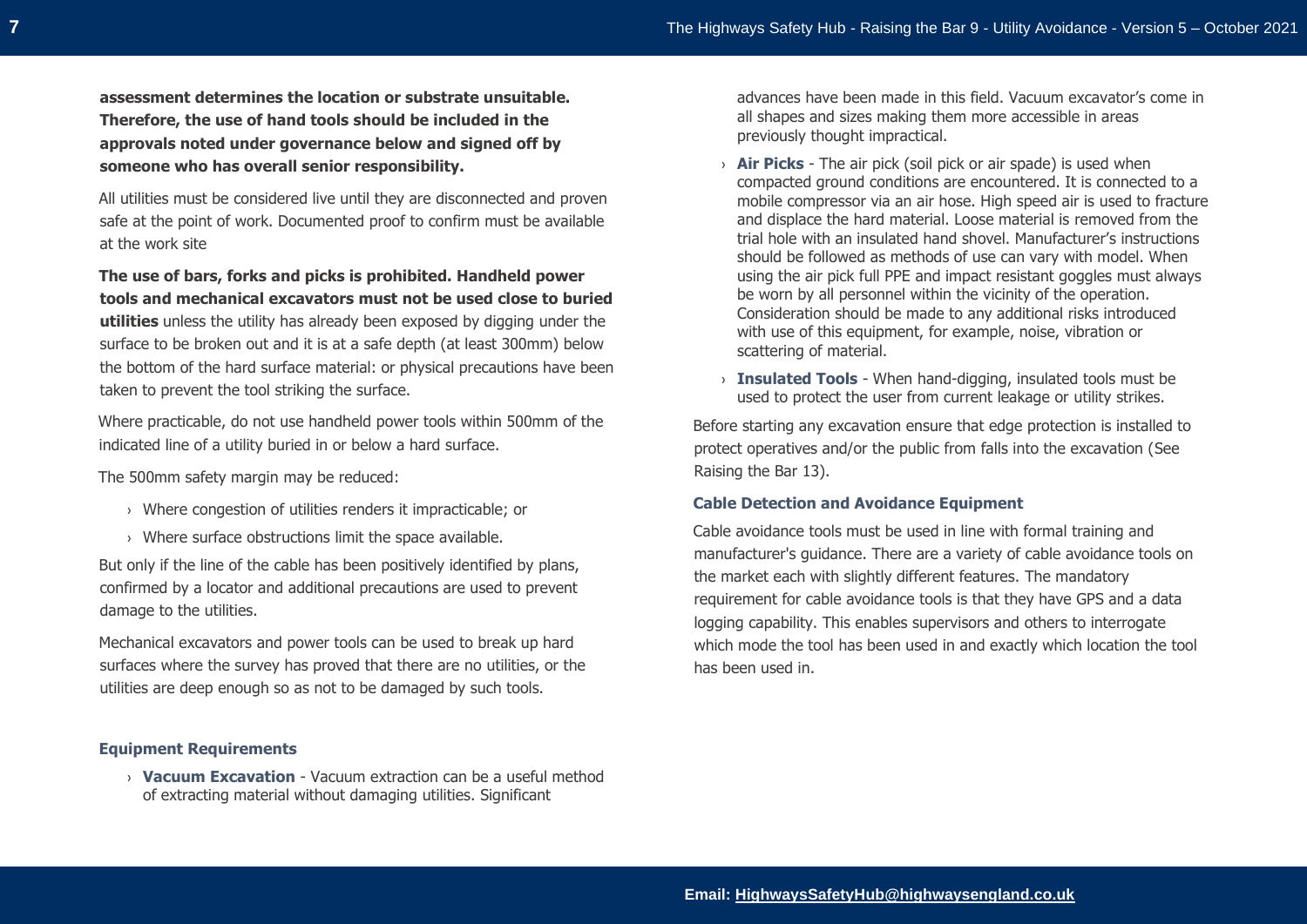Trials of data logging CATs have resulted in a positive change in people's

behaviour and a reduction in utility strikes.

Works Managers or Supervisors should actively monitor the data logged by the CAT to ensure they are being used appropriately.

Cable avoidance tools must always be used with a genny.

Cable avoidance tools must be calibrated by

an authorised dealer. Personnel should be aware that this service is unlikely to be offered by tool hire companies.

Cable avoidance tools should also be tested before each use to ensure they are in good working order.

Any personnel using a CAT and genny must have training on the specific model they are using.

Be aware cable avoidance tools are not fool proof and are less likely to detect pot ends, utilities without a live current (e.g. street lighting that is off) and when there are multiple utilities one can mask another. Safety fencing and cables that are no longer live confuse the situation. This is a support tool, and in no way a definitive guarantee.

## **Locating Utilities on Site**

As part of any safe digging procedure the location of utilities, accurately determined/confirmed on site prior to commencement of any work, at every location and the presence visibly identified using appropriate means.

For reactive/minor works the use of 'ground mapping' with radar should be considered but may not be practicable. In this case results of previous surveys from the H&S file may be used only if surveys are less than 90 days old. This data must be used with care and be supported by

conventional Cable Detection Techniques – see Cable Avoidance Tools below.

Where no utilities are shown, conduct an onsite survey looking for:

- $\rightarrow$  Items that may have a power supply e.g. streetlamps, signage or gantries
- $\rightarrow$  Scarring or depressions in the road where there may have been a repair or new utility laid
- › Manhole covers and frames including hydrants and valves.
- $\rightarrow$  In addition, look for any above ground utilities which may be hidden in the verges by grass such as Trailing CCTV cables
- › Above ground gas installations (illustrated here)



## **Checking Designs and Plans**

All Supply Chain Partners must have in place competent people systems to check, review and, as appropriate, challenge designs and information supplied – this must include utilities

Supply Chain Partners must confirm that they have the ability, in terms of:

- $\rightarrow$  Material availability to the design specification
- › Having access to equipment and tools specified



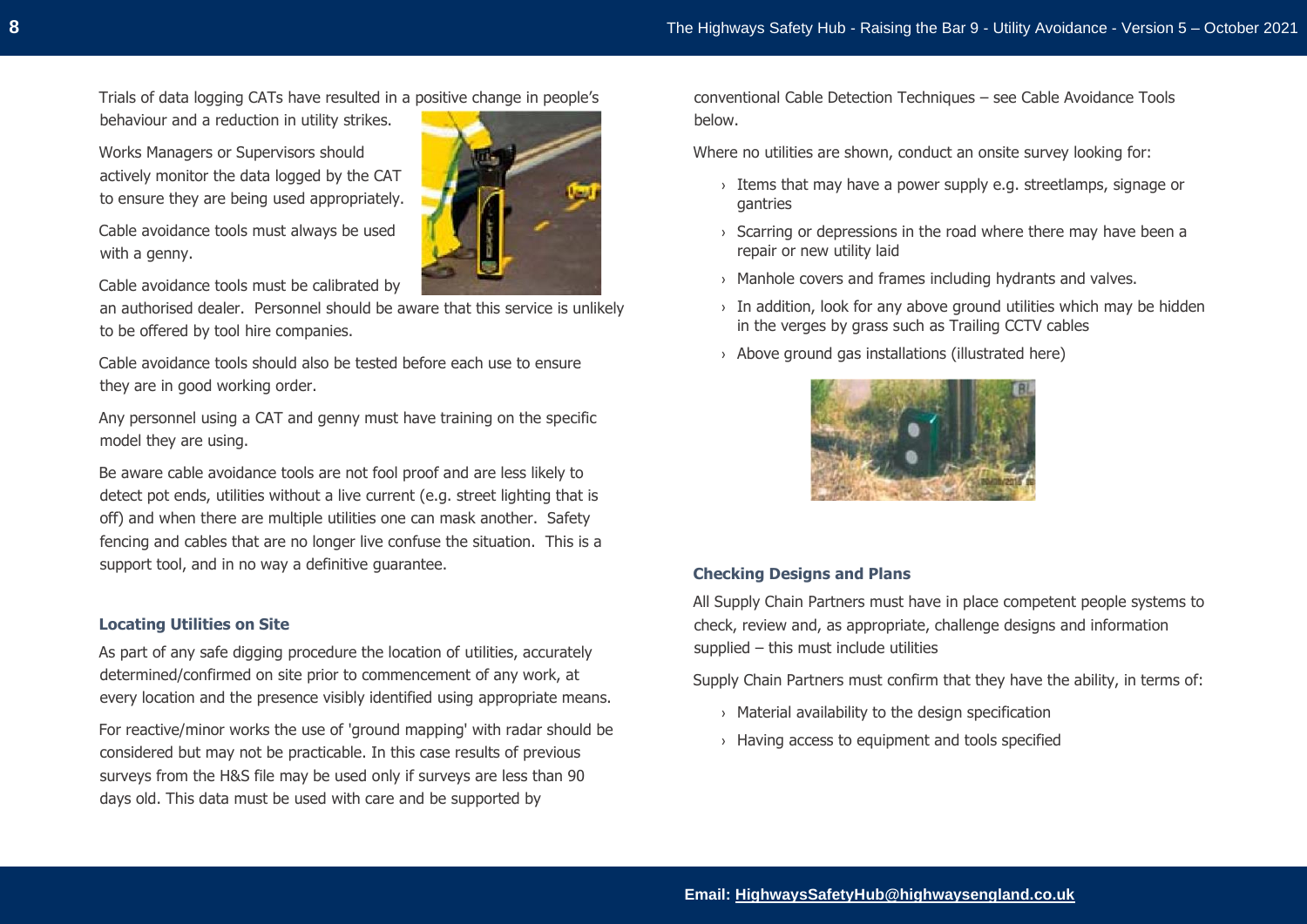› Employing enough competent people to construct the design as proposed – without creating a previously unrecognised risk to utilities.

Care must be taken in checking information provided in relation to utilities and confirming that the working method and residual risks are understood, including any requirement for support of that utility as work progresses.

## **Risks/controls**

When writing risk assessments and method statements around safe excavations, significant risks / controls (risks verses controls) which should be considered include:

 $\mathbf{L}$ 

| Striking buried utilities | Follow extraction and permit system.<br>Isolation of electrical equipment. Cable removal /<br>spiking and cutting of any redundant cables. |
|---------------------------|--------------------------------------------------------------------------------------------------------------------------------------------|
| Falls into excavations    | Before starting an excavation, ensure that there is<br>edge protection available for protecting the work<br>area.                          |
| Vehicle movements         | Ensure stop blocks are adequate to prevent vehicles<br>entering excavations.                                                               |
| Contaminated land         | Soil testing to assess risk.                                                                                                               |
| HAVs / noise from tools   | Assessments to be in place including health<br>surveillance where necessary.                                                               |

## **4. Minimise**

#### **Excavations**

During the design phase designers should challenge the need for excavation. The extent and depth of any excavations required should be minimised to reduce the overall footprint of the area affected.

Where excavations cannot be avoided, these should be located in areas least likely to be affected by utilities. It is critical that early design surveys are completed to confirm the location of utilities. Any decision to locate excavations adjacent to an existing service should be substantiated by a GG104 risk assessment demonstrating why the proposed option is the optimum from a health and safety point of view.

## **Marking Underground Utilities**

Where utilities are known they must be marked on the ground to make them clear to anyone. They should be marked in the colour that relates to the service.

Table 1: Standard Service Colours:

| <b>Utility</b> | <b>Colour</b> | <b>Utility</b> | <b>Colour</b> |
|----------------|---------------|----------------|---------------|
| Electricity    | Red           | BT             | Grey          |
| Gas            | Yellow        | Data cables    | Purple        |
| Water main     | <b>Blue</b>   | Cable TV       | Green         |
| Sewer/drainage | <b>Brown</b>  | Road lighting  | Orange        |

Do not mark utilities solely on the basis of the location shown on a drawing. Where works are not starting within 48 hours or there are utilities in difficult to mark areas like soft verges a more permanent system of marking should be considered.

Be aware that whilst the table above should be followed, any type of existing utility can be any colour. Black and clay ducts for example are frequently found.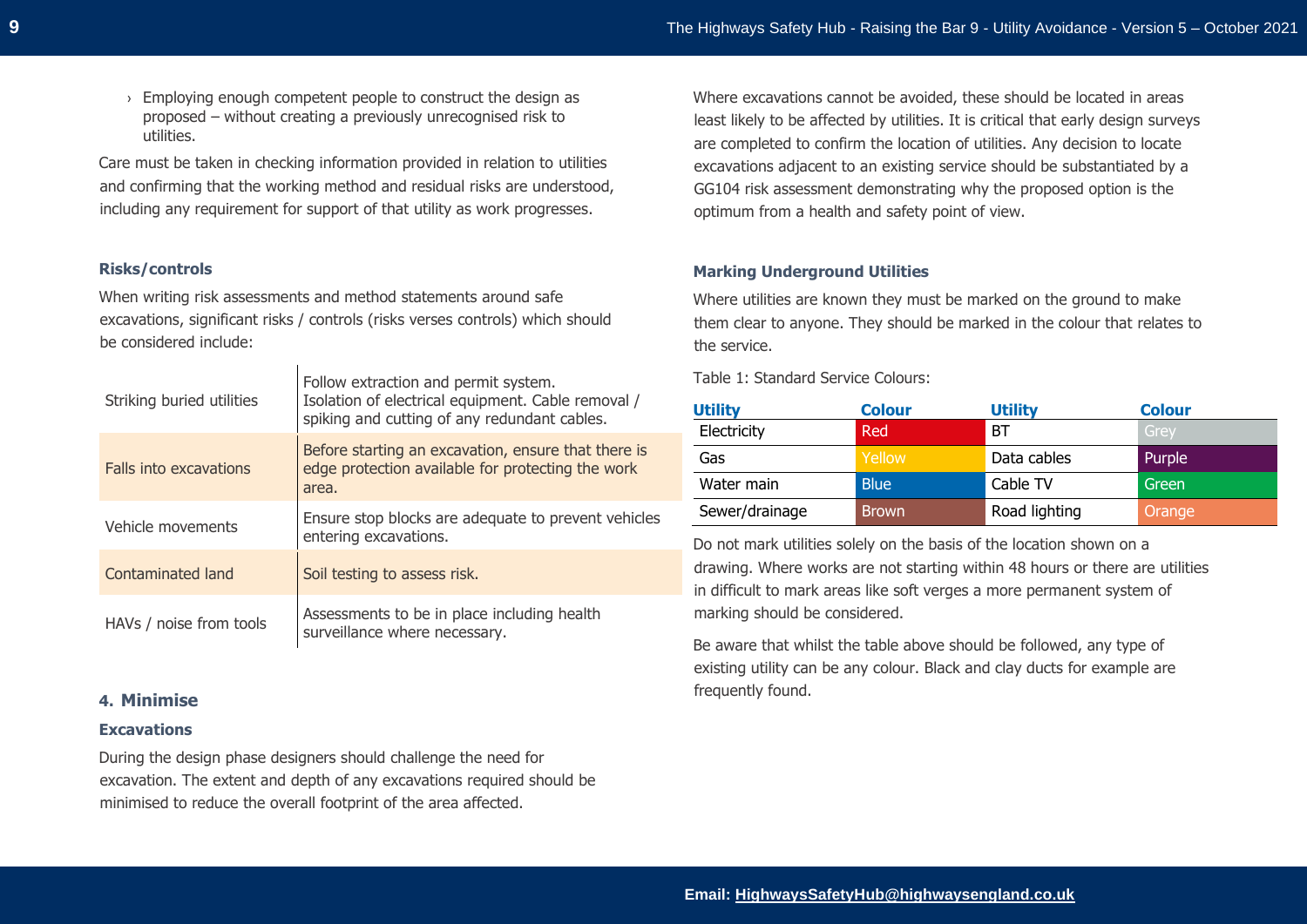



## **Marking Overhead Utilities**

Goal posts that span traffic routes and provide a physical barrier to vehicles that may impact with overhead structures and utilities must be used in accordance with Health and Safety Executive publication GS6

As an additional control, and where practicable, sets of goal posts, together with blue coloured road cones and combination safety signage, must be placed at the end of construction areas. Refer to Raising the bar 7 for further details relating to overhead protection measures.

This will serve to provide driver/operators with an addition visual message "reminder" of the need to ensure that boom/body/accessories are stowed correctly prior to leaving the construction area. However, height restrictors should be used on any plant that could come into contact with overhead utilities if unrestricted. Refer to Raising the bar 1 and 7 for further details relating to mobile plant and equipment.

Gates/barriers/exclusion zones/other measures (e.g. audible warnings and physical limiters in cabs for drivers as hazards are approached) to physically prevent uncontrolled access to areas where overhead cables are present.

#### **Marking Overground (Surface Laid) Utilities**

A common incident recorded on the Highways Network over the past few years is of damage to cables for temporary equipment such as CCTV, ANPR or Average Speed Cameras whilst undertaking maintenance activities such as grass cutting. The cause of many of these incidents is due to there being no defined standard in terms of protection of the temporary cables and they are generally laid in the verge as needed above ground.

In accordance with the principles of prevention hierarchy set out by this Raising the Bar the first consideration should always be elimination and during the planning stages of works, the use of wireless CCTV cameras must be considered and adopted unless there is a specific, significant reason why wireless is not suitable.

The next consideration should be to place both the temporary interrupter cable and temporary CCTV cables in the central reserve attached to the top of the concrete barrier if possible.

The project should also use GIS/SPTD to highlight temporary cable locations in the same way they do buried, overhead cables.

If cables have to be laid on the nearside verge then to mitigate the risk the following protection / identification method is to be used on all temporary above ground cables: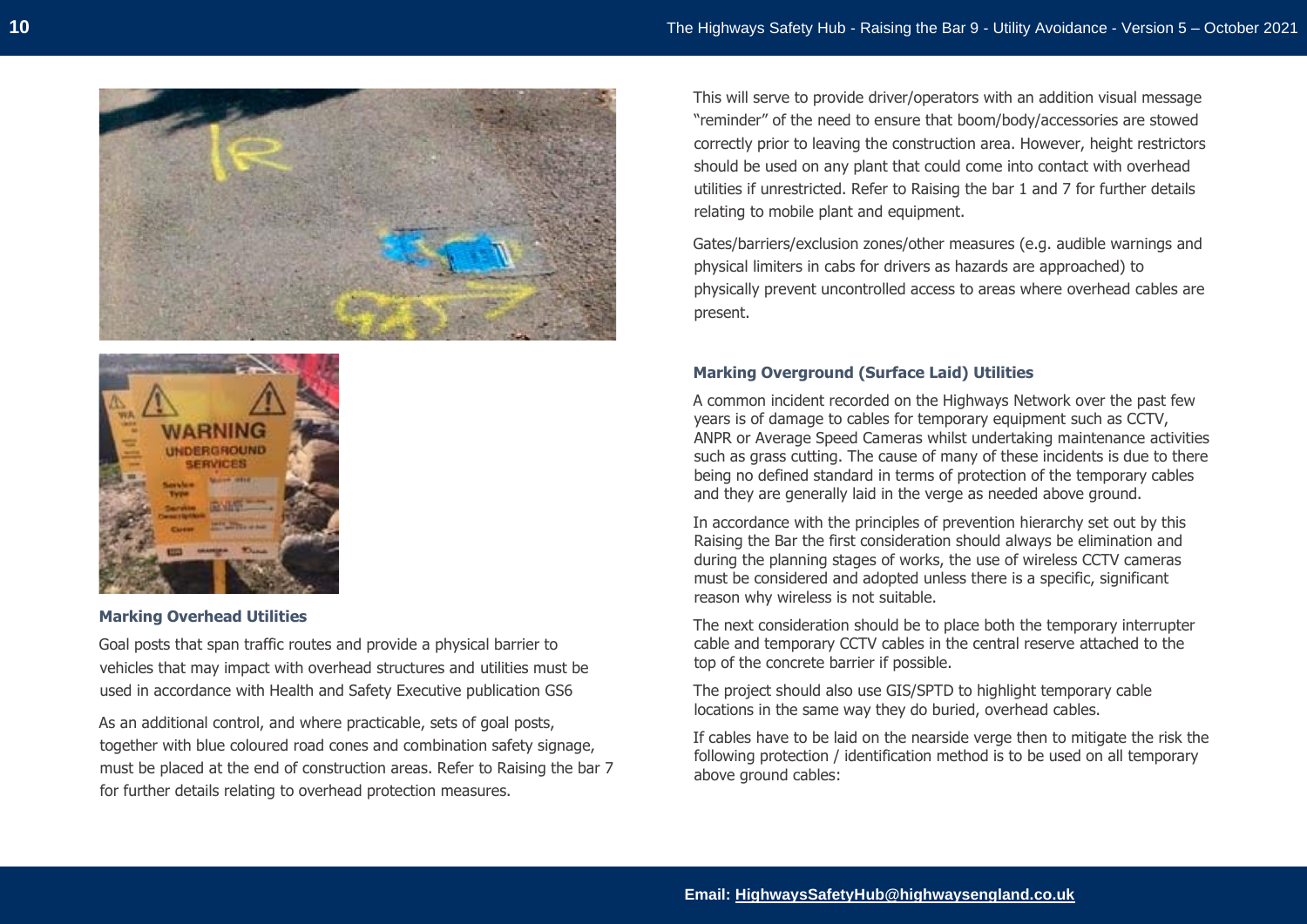#### Standard Practice – Option 1

All temporary cables are to be sleeved in purple ducts, and laid on the ground, tight to the rear of the verge and/or where possible tied to the fence line or placed on stakes.

#### Standard Practice – Option 2

All temporary cables laid on the ground to be marked with utility flags, cables kept tight to the rear of the verge. Temporary Services are usually marked with a red flag. Survey flags do have a short life span and can deteriorate over the a few months.



Be mindful the vegetation can grow higher than the survey flag so they should also be supplemented every 100m with a warning sign on a stage/peg.

At the end of each scheme where surface laid cables have been installed a walk through of the area should be undertaken to ensure there are no legacy hazards remaining in the area.

#### **Permits**

Before any activity is undertaken that breaks the surface of the ground a permit to break ground/ dig must be issued. The permit system is designed to ensure that only competent and authorised people conduct the task and that adequate consideration of risk has been taken. The issue of the permit cannot by itself make the task safe.

Any work outside the scope of the permit is not permitted. If anything changes during the task, or is not as anticipated from the briefing or method statement prior to work commencing, then work must be stopped and the situation re-assessed with a new permit issued if necessary.

In the raising of a permit a trained cable avoidance tool operator must scan the ground using a cable avoidance tool.

## **Authority for breaking ground**

Breaking ground is defined as any work activity which involves breaking the surface of the ground including mechanical/hand/vacuum excavation, driving nonconductive pins or posts (including setting out), drilling/boring/cutting/planning.

Prior to any ground penetration/excavation a formal pre-start review/hold point - 'Authority to commence' record must be completed - this can be a Permit or a 'hold point' built into a recognised workflow. Hazards and safe working requirements are to be clearly communicated to those undertaking the work.

It is anticipated that the 'Authority to commence' record will be specific to each Supply Chain Partner.

Each Supply Chain Partner must define and implement processes/ procedure(s) that meet these basic requirements: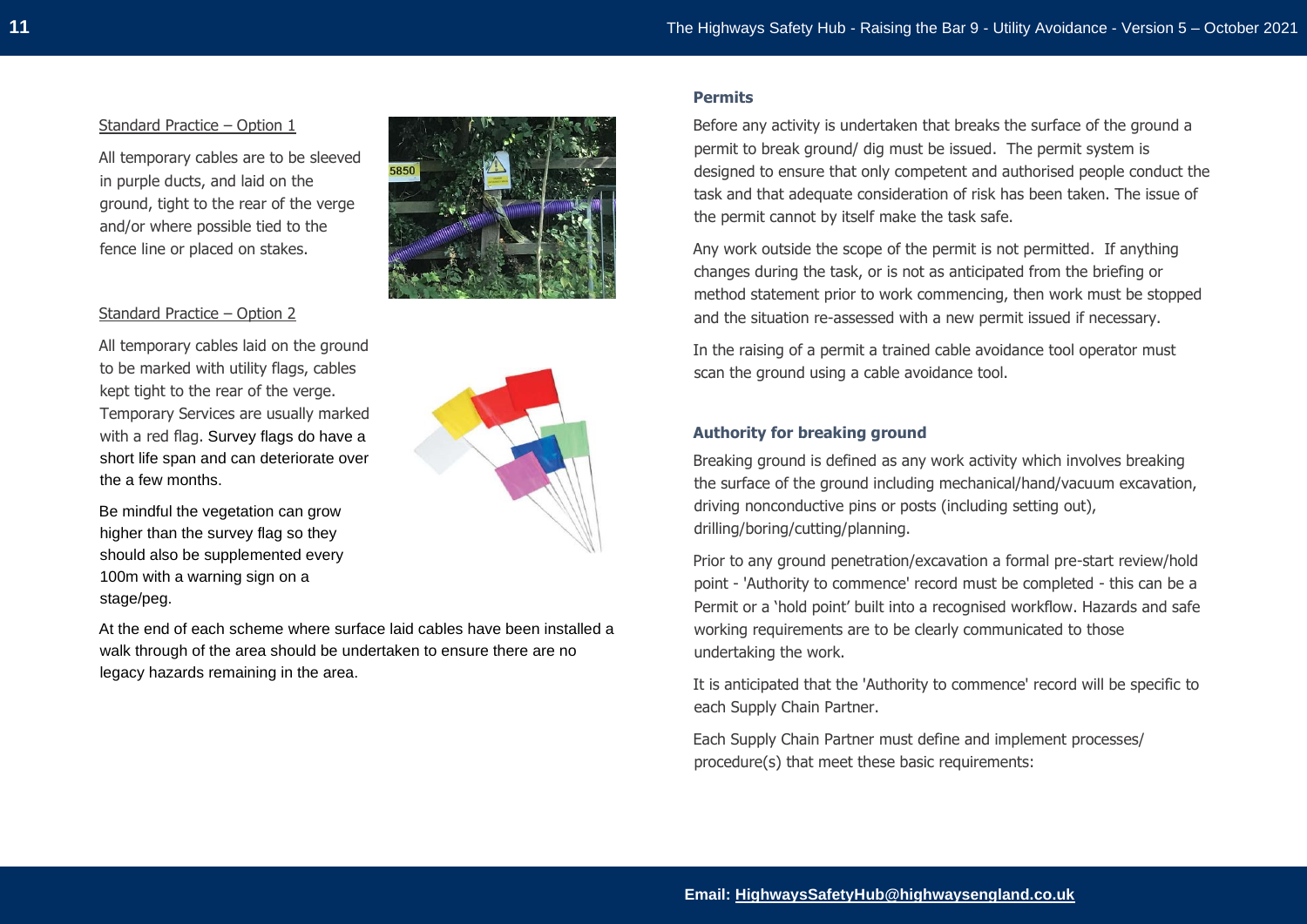- $\rightarrow$  A person(s) is responsible for authorising works is formally nominated by a senior person and that nomination is recorded
- $\rightarrow$  That person(s) is required to review, confirm and record:
	- o who is responsible for doing the work
	- $\circ$  who is responsible for supervising the work
	- o the scope of the works
	- o the method of working
	- o the start time/date, the duration of the works and how the authority is removed/re-given each shift
	- o the emergency action plan
	- $\circ$  the competency of those involved in the planning and implementation stages
	- $\circ$  all the required information is available
	- o all pre-excavation activity has been completed
	- $\circ$  that the works may continue
	- o when the works must stop
- $\rightarrow$  Permits need to be briefed to site teams by the permit issuer, prior to work commencing and at the point of work. Where relevant they then need to be re-briefed on a shift/daily basis.
- $\rightarrow$  Permits must be time bound (7 days maximum) and identify a clear process for managing changes within the working environment.

## **PPE Requirements**

All persons involved with breaking ground where there is a risk of coming into contact with live utilities must wear suitable personal protective equipment offering protection from heat and flame e.g. to standard FR3 and Arc Class 1.

#### **Monitoring**

Regular assurance checks and audits should be undertaken to check controls are being met. This can include not only physical inspection of sites, equipment and adhoc checks on permits, but also the random

downloading and sampling of data collected from CATs to ensure equipment is being used effectively.

## **People Requirements**

#### **Training and Competency Requirements**

The minimum training requirement for all Permit Raises, Permit Authorises, Permit Coordinators, Permit Responsible Persons, Supervisors and Operatives required to locate underground utilities during planned excavations is an accredited HSG47 (Avoiding danger from underground services). Supply Chain Partners must ensure that persons assessing surveys and results are trained and competent. It is good practice after any training to undertake a two week follow up check to ensure the training is being applied effectively.

#### **Communications and briefings**

Supply Chain Partners must have robust procedures for ensuring that hazards and risks identified in the design and their risk assessments are briefed to all who are potentially at risk on site. Labourers and other individuals working in close proximity to utilities digging trial holes for example must be made aware of the standard types and coloured ducting used for each service. This may form part of induction or be delivered through service-related training on site. Personnel should also be aware of the dangers of poorly maintained utilities that could conduct in water or leak hazardous substances. Toolbox talks and regular refresher sessions should be delivered to workers.

Permits should always be briefed to the work gang at the dig location by the permit raiser. That way the permit raiser can clearly point out the utility markers and features as well as ensuring the work gang has the correct tools and equipment to undertake their task.

**Stop Work, Hold and Review Points**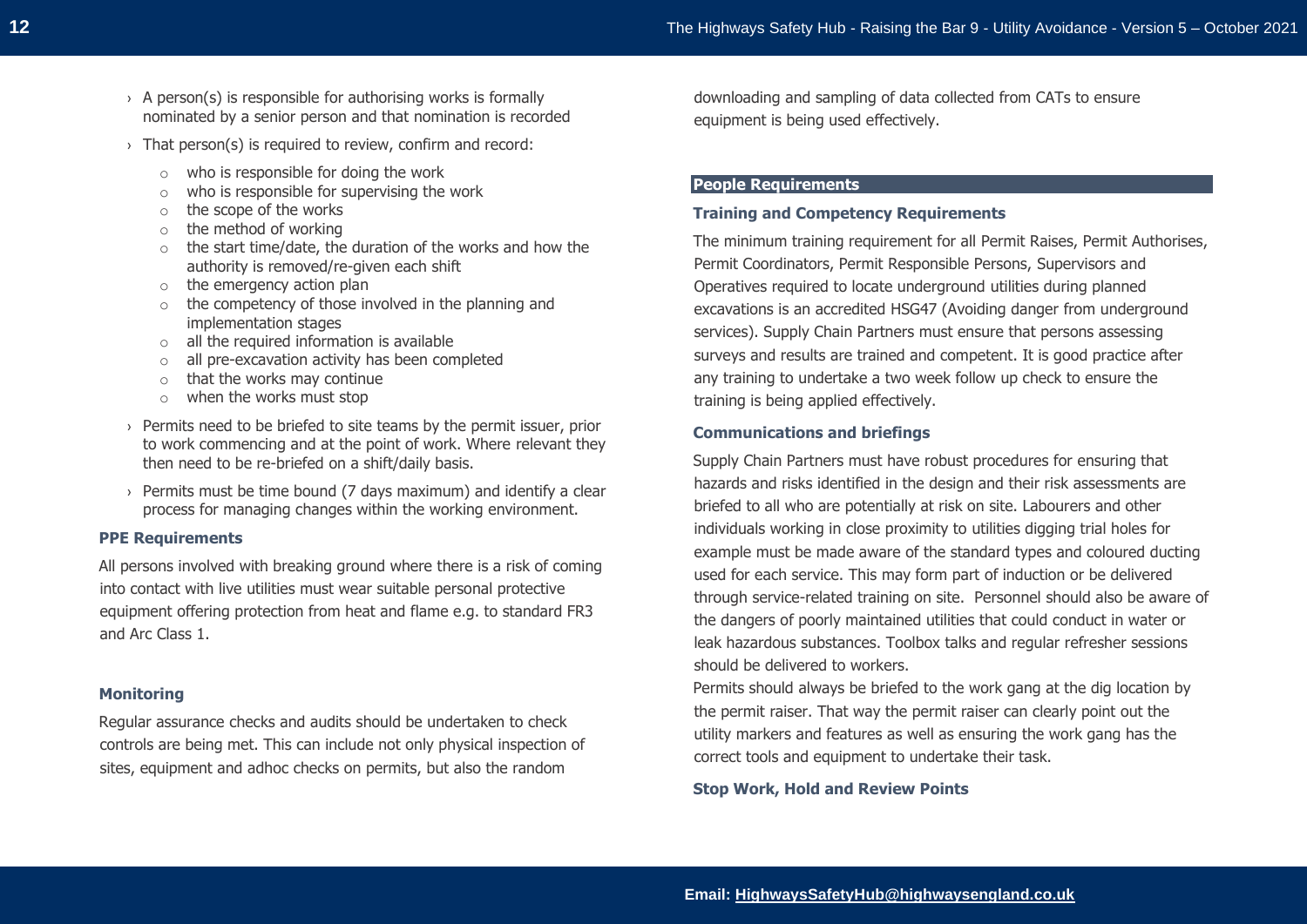Workers must be given the ability to challenge information and operations and temporarily stop work without fear of penalty through the inclusion of "hold" or "review" points as each stage of work is completed.

#### **Responsibilities of Personnel**

There are several people involved in creating a permit. The permit raiser will gather information and write the permit. The permit authoriser will verify the information in the permit and the responsible person will supervise the works ensuring adherence to the permit. Responsibilities are detailed below.

A copy of the permit must be held at the work site and a copy held at the site office.

Permit Raisers:

- › Review utility drawings
- › Check the location
- $\rightarrow$  Ensure CAT scanning and marking of utilities on the ground has been undertaken
- $\rightarrow$  Raise the permit and get it authorised
- $\rightarrow$  Communicate the contents of the permit to the supervisor ensuring full understanding
- $\rightarrow$  Close out the permit when work is completed
- › Look for evidence of utilities
- › Open chambers and manhole cover to verify utility routes
- $\rightarrow$  Look for things which will require utilities lighting columns, telecom boxes etc.

Permit authorisers:

- $\rightarrow$  Check the utilities are clearly identified
- › Check the control measures can be fully implemented
- $\rightarrow$  Check the drawings are clear and concise
- $\rightarrow$  Check the responsible person is clearly identified.

#### Permit responsible person:

› Ensure that all the details, control measures or restrictions contained in the permit are strictly met

- $\rightarrow$  Supervise the operation throughout. If there is reason to leave the operation (even for a short duration) work must stop. The authorised person must be informed, who will approve a suitable replacement
- $\rightarrow$  Stop works if anything is encountered which is not indicated on the permit and inform the authorised person
- $\rightarrow$  Check where hand digging is a requirement, that all engaged in the task have received formal instructions on safe hand digging techniques
- › Communicate the full contents of the permit to all necessary personnel ensuring they are clear about hazards and permit restrictions
- $\rightarrow$  Ensure adequate inspections of existing excavations affected by the work have been undertaken before work starts

›

# **Emergency Arrangements**

#### **Site Emergency Plan**

In the event of a utility strike work in the immediate area must stop. A Site Emergency Plan created by the Principal Contractor should detail contacts for utility providers in the event of a utility strike and the action that site personnel are expected to take. This should include consideration of strikes involving uncharted utilities.

Personnel should be made aware that in the event of an injury, not to place themselves in danger when assisting others and must be clear about site first aid procedures and reporting procedures.

#### **Reporting and Recording**

All strikes, incidents or near miss events involving any utility must be reported immediately to the National Highways Project Manager or Sponsor and investigated in accordance with their potential severity.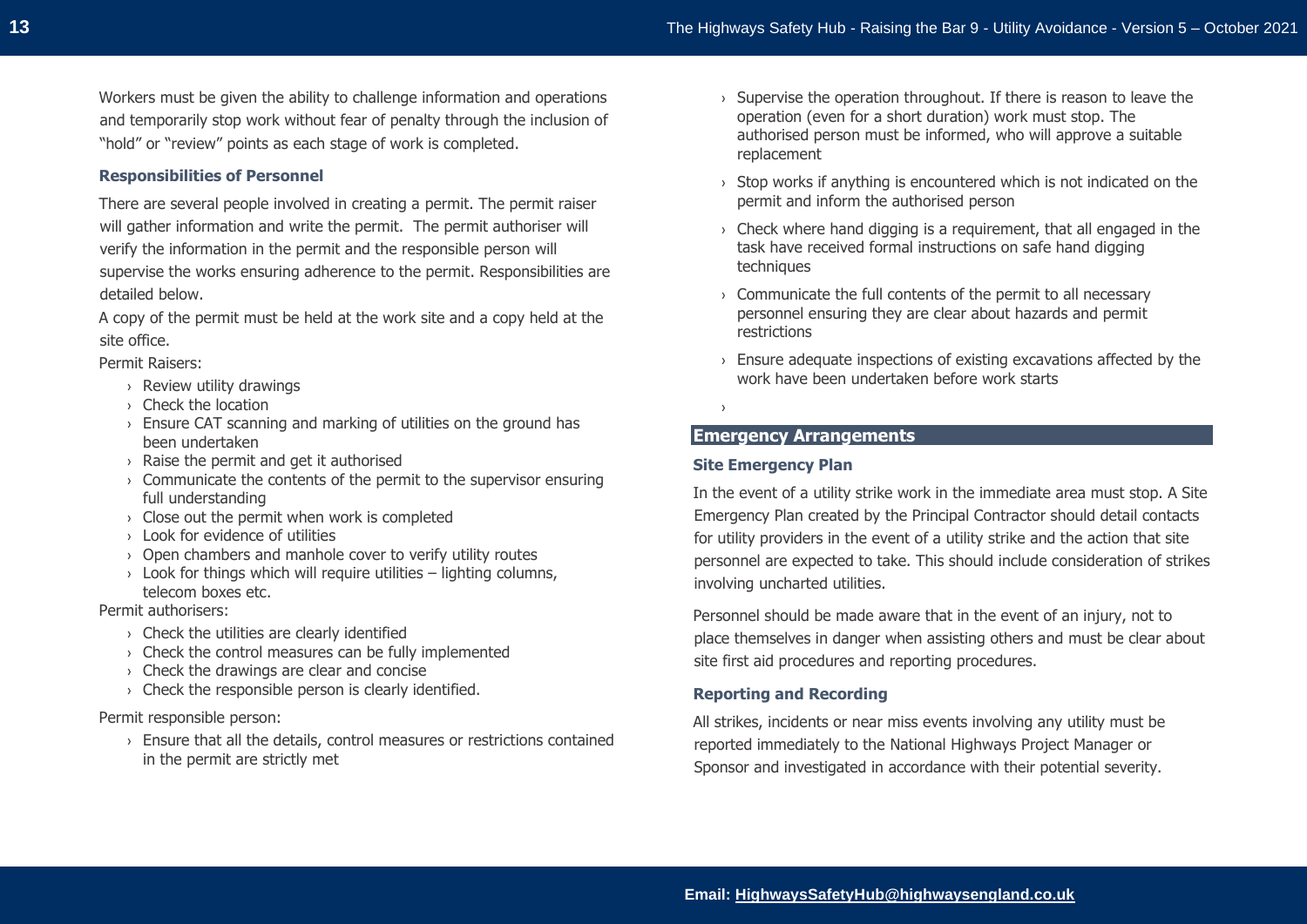All utility strikes, regardless of whether the utility is live or not, must be logged onto National Highways HART incident reporting system in line with the individual organisation requirements and compliant with GG128.

## **Incident Investigation**

It is mandatory for all utility strike incident investigations to follow the USAG Incident Investigation format.

[http://www.highwayssafetyhub.com/uploads/5/1/2/9/51294565/usag\\_che](http://www.highwayssafetyhub.com/uploads/5/1/2/9/51294565/usag_checklist.docx) [cklist.docx.](http://www.highwayssafetyhub.com/uploads/5/1/2/9/51294565/usag_checklist.docx)

#### **References**

PAS 128: 2014: Specification for underground utility detection, verification and location

HSE Publications & Guidance:

HSG47 Avoiding danger from underground services <https://www.hse.gov.uk/pubns/books/hsg47.htm> GS6 Avoiding danger from overhead power lines <https://www.hse.gov.uk/pubns/gs6.htm> Overhead Power Lines <http://www.hse.gov.uk/electricity/information/overhead.htm>

Utility Strike Avoidance Toolkit Link <http://www.utilitystrikeavoidancegroup.org/toolkit.html>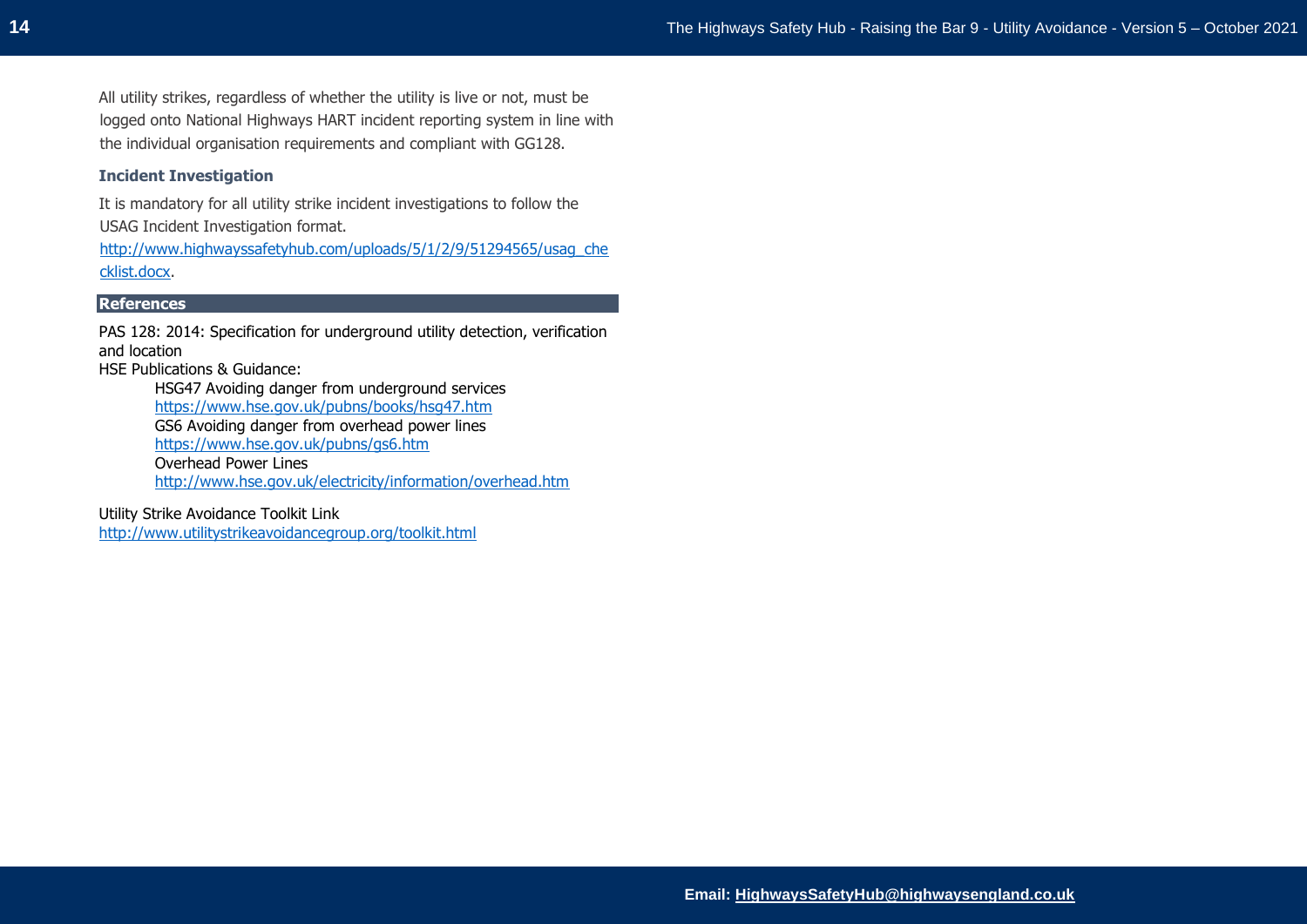# **Appendix 1 Minimum Exclusion zones for Underground Utilities**

| <b>Type of utility</b>                             | Air Lance & Vacuum<br>excavator              | Hand Dig                                   | Powered hand tool | Mechanical<br>Excavation | Piling          |
|----------------------------------------------------|----------------------------------------------|--------------------------------------------|-------------------|--------------------------|-----------------|
| High Voltage (132Kv)<br><b>Electric Cables</b>     |                                              | 0.0m if supervised by                      | 5m                | 5 <sub>m</sub>           | 10 <sub>m</sub> |
| High Voltage (11 & 25Kv)<br><b>Electric Cables</b> | 0.0m if supervised by<br>SU or 3m without SU | SU and safe digging<br>techniques applied, | 3m                | 3m                       | 5 <sub>m</sub>  |
| High Pressure Gas $> 7$ bar                        | supervision                                  | or 3m without                              | 3m                | 3m                       | 15m             |
| Intermediate Pressure Gas 2-7bar                   |                                              | supervision                                | 3m                | 3m                       | 15m             |
| High Pressure clean/waste water                    |                                              |                                            | 3m                | 3m                       | 3m              |
| Fuel pipelines                                     |                                              |                                            | 10 <sub>m</sub>   | 10 <sub>m</sub>          | 30 <sub>m</sub> |
| Medium pressure gas<br>75mb - 2bar                 |                                              |                                            | 1 <sub>m</sub>    | 1 <sub>m</sub>           | 15m             |
| Low Pressure Gas 0-75mb                            | 0.0 <sub>m</sub>                             | 0.0m if safe digging                       | 1 <sub>m</sub>    | 1 <sub>m</sub>           | 15m             |
| Low Voltage Electric Cables                        |                                              | techniques applied                         | 1 <sub>m</sub>    | 1 <sub>m</sub>           | 1 <sub>m</sub>  |
| Telecom cable                                      |                                              |                                            | 1 <sub>m</sub>    | 1 <sub>m</sub>           | 10 <sub>m</sub> |
| Low pressure water                                 |                                              |                                            | 1 <sub>m</sub>    | 1 <sub>m</sub>           | 1 <sub>m</sub>  |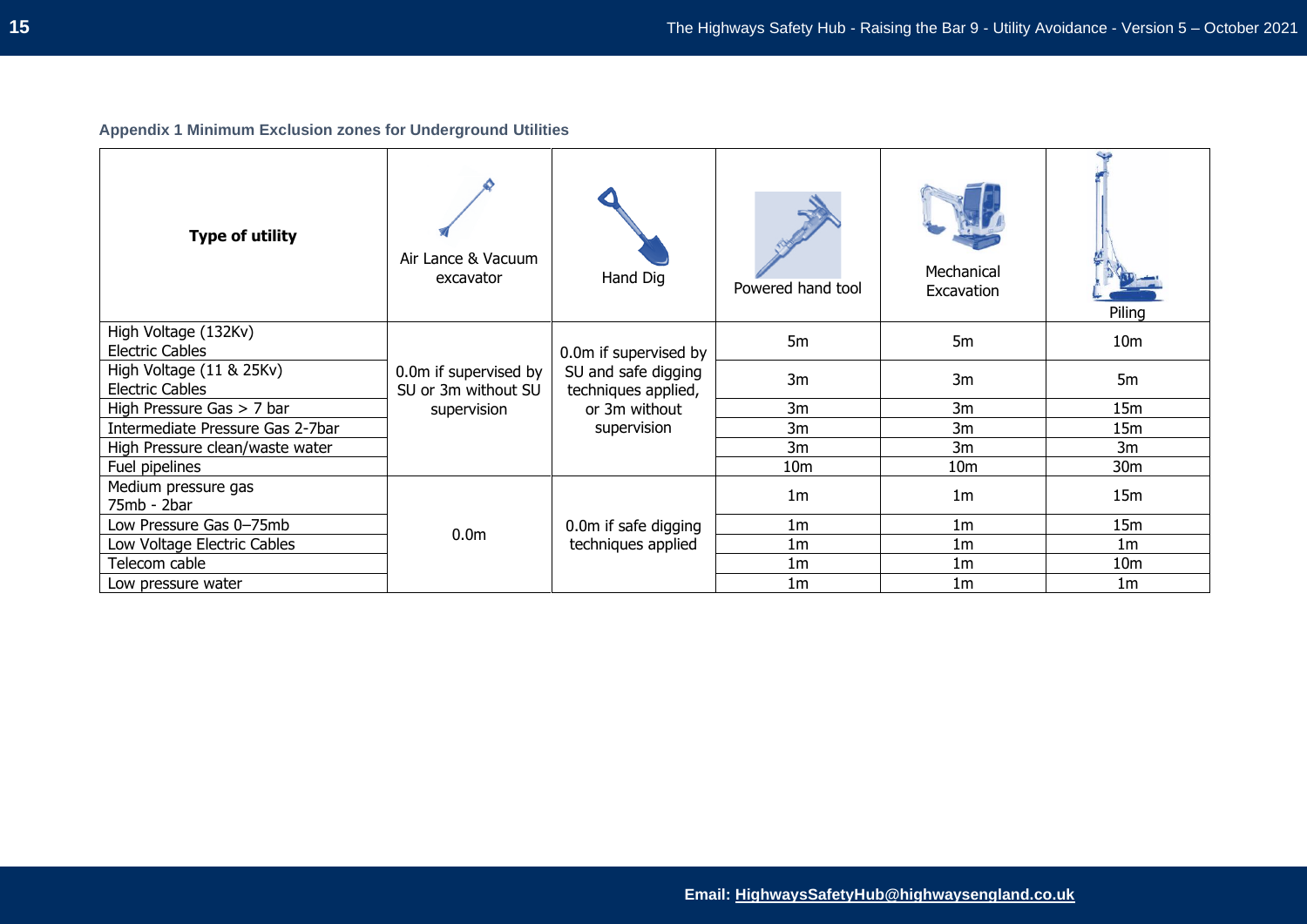# **Appendix 2: Definitions**

| <b>Phrase</b>                   | <b>Description</b>                                                                                                                                                                                                                                                                                                                                                                                                          |
|---------------------------------|-----------------------------------------------------------------------------------------------------------------------------------------------------------------------------------------------------------------------------------------------------------------------------------------------------------------------------------------------------------------------------------------------------------------------------|
| Client                          | HE who commission the design, construction, installation and maintenance of works on the Highway                                                                                                                                                                                                                                                                                                                            |
| Design                          | A plan or proposal for the construction of a structure or system. It includes drawings, design details and specifications and bills of quantities                                                                                                                                                                                                                                                                           |
| Designer                        | A person who prepares or modifies designs for example, people planning the routes of cables are designers and are responsible for applying the 'hierarchy of risk control' prior to designing<br>or specifying the works                                                                                                                                                                                                    |
| Authorised/<br>Nominated person | A competent person trained, appointed and responsible for managing and implementing all the requirements of this guidance including but not limited to the issuing and management of the<br>'Authority to commence' system on site. Specific job titles will vary dependent on who employs them                                                                                                                             |
| <b>Team Leader</b>              | The competent person trained in underground utilities and responsible for the implementation of the requirements of the 'Authority to Commence'. This person must present during the<br>works either carrying out or supervising the work. Specific job titles will vary dependent on who employs them                                                                                                                      |
| Risk assessment                 | A process of hazard identification, assessment of risk and determination of controls.                                                                                                                                                                                                                                                                                                                                       |
| Competent                       | A person with sufficient skills, training and experience necessary to be able to execute the works safely                                                                                                                                                                                                                                                                                                                   |
| Underground<br>utilities        | All outdoor pipes, cables and equipment associated with electricity, gas, water (including sewerage), other fluid transporting pipelines and telecommunication utilities that may be in the<br>ground, fixed to walls and/or lying on the surface                                                                                                                                                                           |
| Overhead utilities              | Utilities that are supported or suspended from metal towers / pylons or wooden poles that are often referred to as transmission or distribution lines. The utilities can be uninsulated or<br>insulated and carry electricity and telecommunications.                                                                                                                                                                       |
| <b>Structures</b>               | Built engineering associated with underground or overhead utilities e.g. pylon bases and sewer access shafts                                                                                                                                                                                                                                                                                                                |
| Practicable                     | Weighing a risk against the trouble, time and money needed to control it to the extent that if the controls are possible to do and the costs aren't disproportionate to the risk, the controls<br>should be provided/implemented                                                                                                                                                                                            |
| Reasonably<br>practicable       | Weighing a risk against the trouble, time, and money needed to control it to the extent that the costs don't outweigh the risks                                                                                                                                                                                                                                                                                             |
| Safe system of<br>work (SSoW)   | A clear and concise mechanism that translates requirements - including those identified in the task (or other) risk assessment - into an easy to understand set of hazards, controls and<br>emergency arrangements for the supervisor/operative to be briefed into and follow. The SSoW leads to a prescribed method of work that implements the control measures and minimises<br>the risk of harm to people and property. |
| Authority to<br>commence        | Formalised approval by authorised person for work to commence. Authorisation is given following a satisfactory assessment of the intended safe system of work. Authorisation can be<br>included as part of a defined workflow or managed via permitting.                                                                                                                                                                    |
| Permit to Dig                   | A formal sector level management system used to control the risks associated with digging. This enables an assessment of the risks to be made and to specify detailed control measures<br>which will be put in place in order to minimise the risk as low as is reasonably practicable                                                                                                                                      |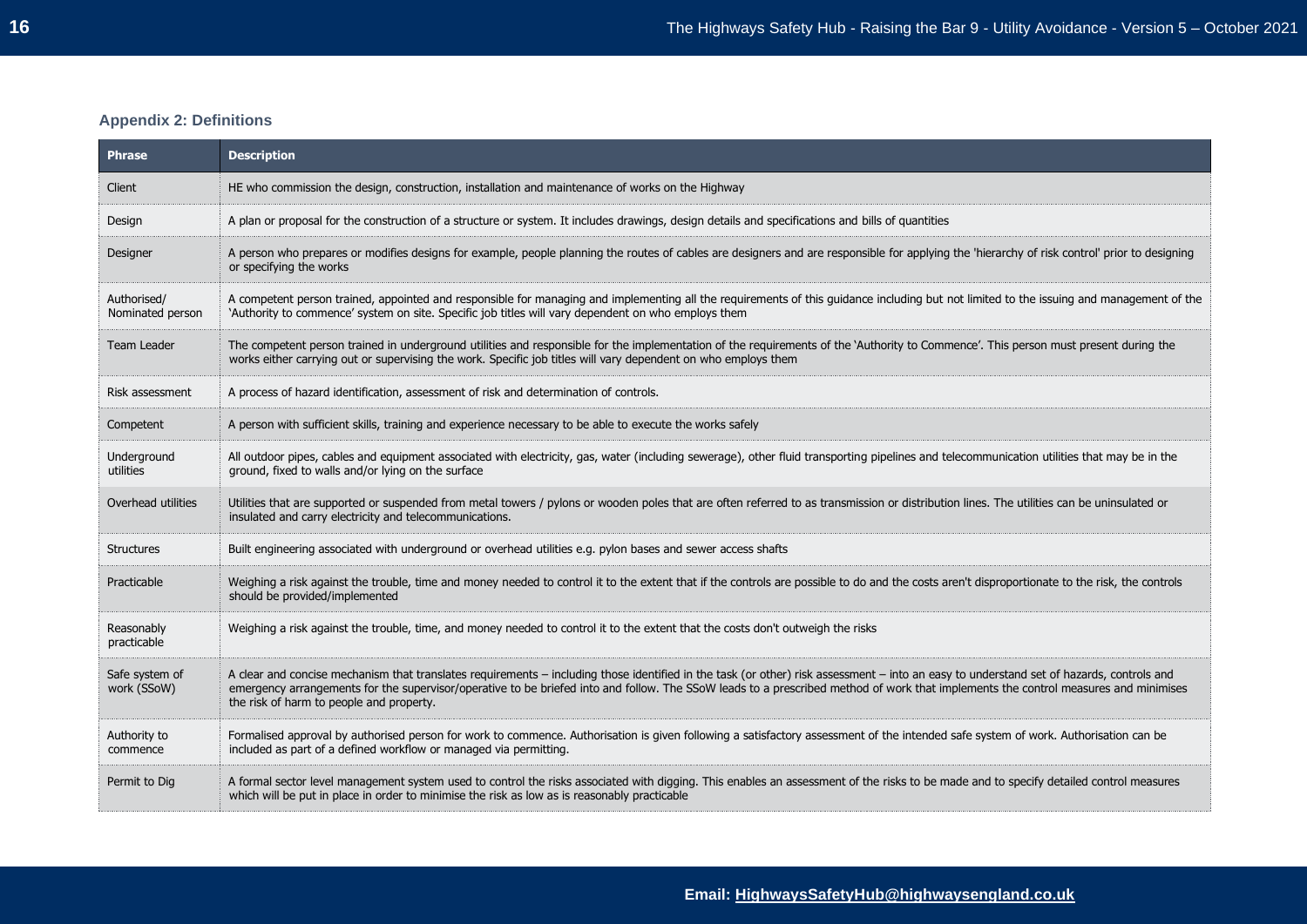# **Appendix 3: Responsibility Definitions**

| <b>Role category</b>                                                             | example roles                                                                                                   | <b>Responsible and accountable for:</b>                                                                                                                                                                                                                                                                                                                                                                                                               | <b>Accountable to</b>                                                                                   |
|----------------------------------------------------------------------------------|-----------------------------------------------------------------------------------------------------------------|-------------------------------------------------------------------------------------------------------------------------------------------------------------------------------------------------------------------------------------------------------------------------------------------------------------------------------------------------------------------------------------------------------------------------------------------------------|---------------------------------------------------------------------------------------------------------|
| National Highways Board<br>and Executive<br>Committee                            | HE Board, CEO                                                                                                   | • Providing HSEQ leadership in setting policy, business objectives and strategy aligned to, and informed by, HSEQ<br>performance<br>• HSEQ performance across HE<br>• Reviewing significant HSEQ incidents, the outcomes of investigations into their causes and the lessons                                                                                                                                                                          |                                                                                                         |
| Supply Chain Business<br>Leader                                                  | Managing Director, Business<br>Unit Director,                                                                   | • Implementing HSEQ strategy and objectives across their companies<br>• Ensuring adequate resources are provided to deliver HE strategy and objectives.<br>• Strategic decision maker to adopt work practices other than in accordance with HE common intent                                                                                                                                                                                          | HE Board & CEO                                                                                          |
| <b>Operational Directors/</b><br>Managers                                        | Account Director, Account<br>Manager, Operations<br>Manager, Depot Manager,<br>Site Manager, Quality<br>Manager | • Ensuring those under their management adhere to HE policies, processes, procedures as defined in the management<br>system(s)<br>• Ensuring adequate resources are provided to deliver HE strategy and objectives.                                                                                                                                                                                                                                   | Operational or<br><b>Functional Business</b><br>Leader or Account<br>Director/Manager                   |
| <b>Nominated Person</b>                                                          | Manager, Works Supervisor,<br>Team Leader, Gang<br>Supervisor                                                   | • Obtain all the necessary drawings/specification/information from the designer/specifier of the works relating to the residual<br>risks that exist for the works being undertaken.<br>• Undertake a 'risk assessment' of the works to be undertaken.                                                                                                                                                                                                 |                                                                                                         |
| Designer/ Specifier                                                              | Designer                                                                                                        | • Obtain asset data and information from service owners<br>• Design out risks as far as is reasonably practicable working with asset owners to understand hazards, measures and<br>mitigation<br>• Verify data provided using techniques such as 'ground penetrating radar' for planned scheme works;<br>• Apply the 'hierarchy of risk control' to all designs;<br>• Provide the Nominated person with the information relating to the residual risk | Operational or<br><b>Functional Business</b><br>Leader or Account<br>Director/Manager as<br>appropriate |
| Supervisor                                                                       | Works Supervisor, Team<br>Leader, Gang Supervisor                                                               | • Supervising staff and operatives as they perform day-to-day tasks based on managers' expectations.                                                                                                                                                                                                                                                                                                                                                  | Manager                                                                                                 |
| CAT and Genny user                                                               | Works Supervisor,<br>Gang Supervisor, Operative                                                                 | • Understand the drawing s from the Utility Asset Owner<br>• Before using the CAT and Genny check it has been serviced and calibrated within 12 months and calibration certificates are<br>available on site;                                                                                                                                                                                                                                         | Manager, Works<br>Supervisor, Team<br>Leader, Gangers<br>Supervisor,                                    |
| Operative                                                                        | Any role carrying out an<br>activity                                                                            | • Carrying out the tasks as assigned by the supervisor<br>• Following safe Systems<br>• Challenging not right<br>• Complying with hold and review points<br>• Accepting their personal                                                                                                                                                                                                                                                                | Supervisor                                                                                              |
| Utility companies<br>providing 3rd party<br>support and services to<br><b>HW</b> |                                                                                                                 | • Provide accurate asset data<br>• Provide information on support and protection<br>• Cost diversions in a timely manner<br>• Complete diversions as planned and to schedule                                                                                                                                                                                                                                                                          |                                                                                                         |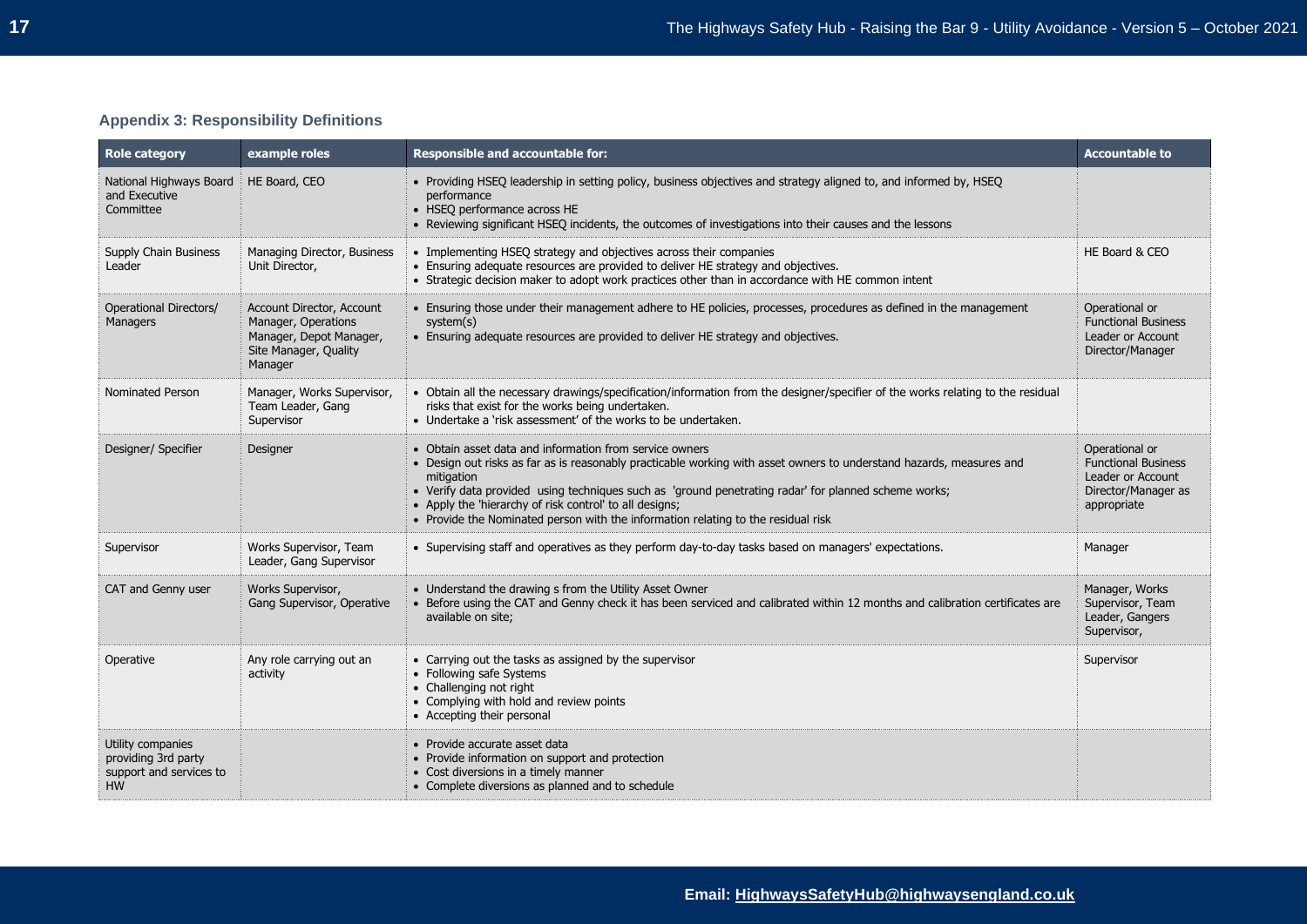## **Appendix 4: Service Colour Coding**

There are recognised colours for utility services. Whilst useful on modern plastic piping these can be wholly relied on as metallic gas and water pipes are often black or metallic grey.

| <b>Utility</b> | Duct<br>(Typically) | Pipe<br>(Typically) | $\begin{bmatrix} 1 \\ a \\ b \\ c \end{bmatrix}$ | $\begin{array}{c}\nM \\ a \\ r\n\end{array}$ |
|----------------|---------------------|---------------------|--------------------------------------------------|----------------------------------------------|
|                |                     |                     |                                                  |                                              |
|                |                     |                     | $\ddot{\textbf{e}}$                              | k<br>e<br>r                                  |
|                |                     |                     |                                                  |                                              |
|                |                     |                     | ÷.                                               |                                              |
|                |                     |                     |                                                  |                                              |
|                |                     |                     | $\frac{y}{p}$                                    | $\begin{bmatrix} w \\ a \\ r \end{bmatrix}$  |
|                |                     |                     |                                                  |                                              |
|                |                     |                     | $\mathbf{c}$                                     | $\mathbf{n}$                                 |
|                |                     |                     | $\frac{a}{\parallel}$                            |                                              |
|                |                     |                     | $\mathbf{v}$                                     |                                              |
|                |                     |                     |                                                  | $\begin{array}{c} n \\ g \\ t \end{array}$   |
|                |                     |                     |                                                  | $\overline{a}$                               |
|                |                     |                     |                                                  | D                                            |
|                |                     |                     |                                                  | $\bullet$                                    |
|                |                     |                     |                                                  |                                              |
|                |                     |                     |                                                  |                                              |
|                |                     |                     |                                                  | u                                            |
|                |                     |                     |                                                  | $\mathbf{s}$                                 |
|                |                     |                     |                                                  | e                                            |
|                |                     |                     |                                                  | d                                            |
|                |                     |                     |                                                  |                                              |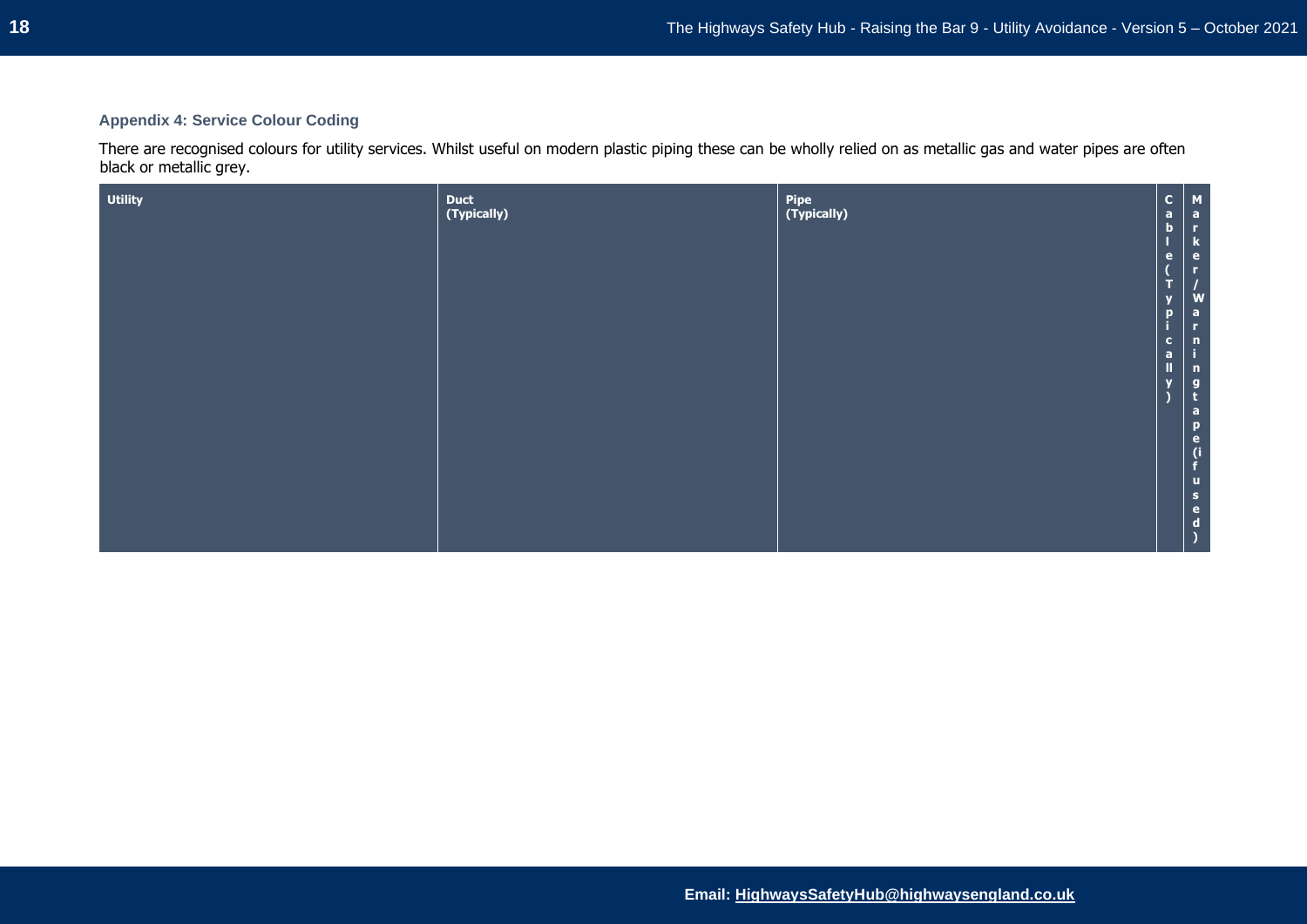| Gas - low and medium pressure        | Cast Iron or Yellow                                                               | $\mathsf Y$<br>$\mathsf{e}% _{t}\left( t\right)$<br>$\parallel$<br>$\mathsf{o}$<br>${\sf W}$<br>W<br>it<br>$\boldsymbol{\mathsf{h}}$<br>$\mathsf b$<br>$\mathsf{a}$<br>$\mathsf{C}$<br>$\mathsf k$<br>$\mathbf{I}$<br>$\mathsf{e}% _{t}\left( t\right)$<br>$\boldsymbol{g}$<br>$\mathsf{e}% _{t}\left( t\right)$<br>$\sf n$<br>$\mathsf{d}$ |
|--------------------------------------|-----------------------------------------------------------------------------------|---------------------------------------------------------------------------------------------------------------------------------------------------------------------------------------------------------------------------------------------------------------------------------------------------------------------------------------------|
| Gas - intermediate and high pressure | Yellow                                                                            |                                                                                                                                                                                                                                                                                                                                             |
| Water                                | Blue, in MDPE/MOPVC or blue-coated ductile iron<br>Can be black in blue sheathing | $\sf B$<br>$\mathbf{I}$<br>$\sf u$<br>$\mathsf{e}% _{t}\left( t\right)$<br>$\circ$<br>r<br>b<br>u<br>e<br>$\mathsf b$<br>$\mathsf{a}$<br>$\mathsf{C}$<br>$\mathsf k$                                                                                                                                                                        |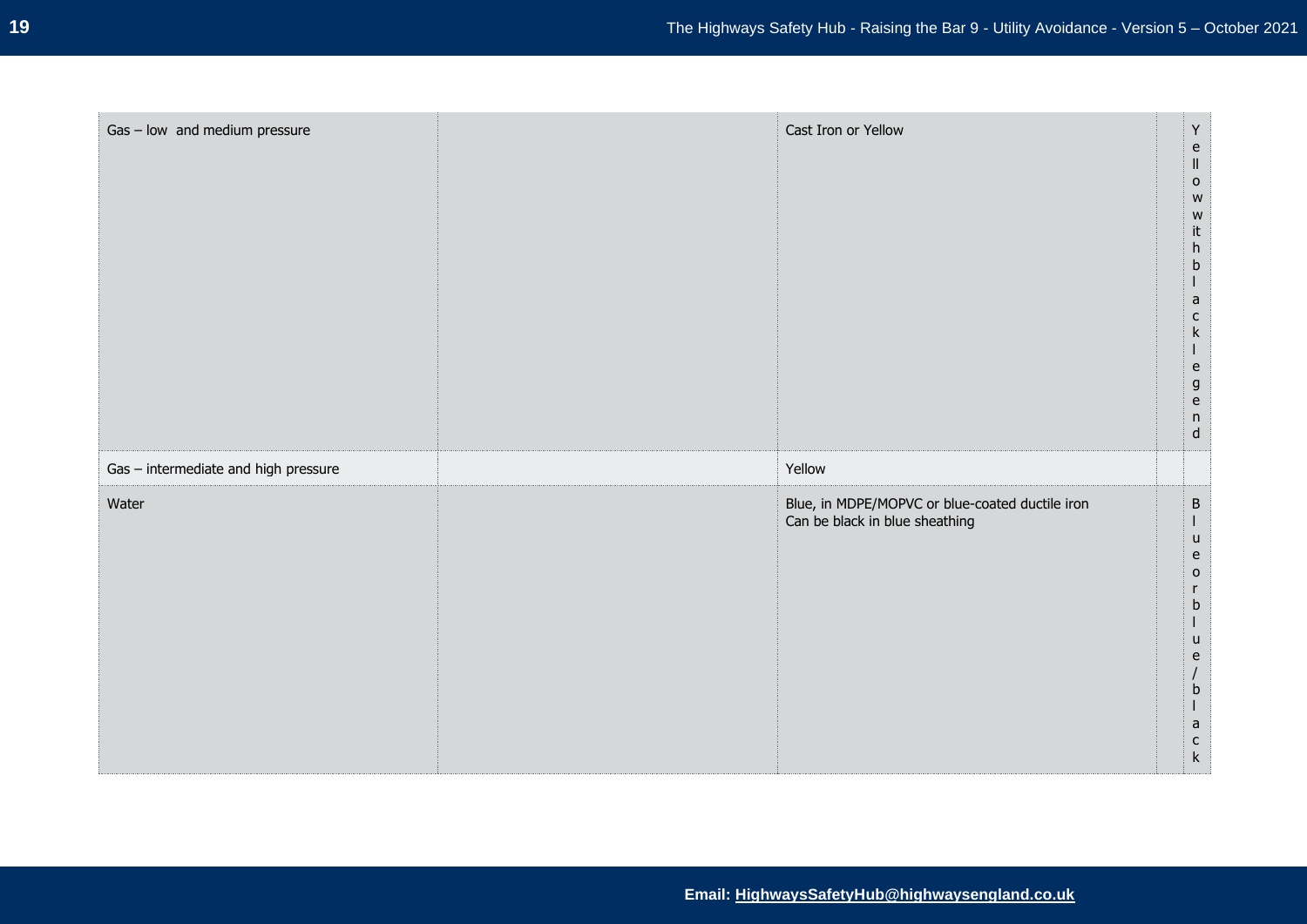| Water pipes for special purposes (contaminated<br>ground) |                                   | Blue with brown stripes, in polyethylene or blue-coated<br>ductile iron             |                                                            |                                                |
|-----------------------------------------------------------|-----------------------------------|-------------------------------------------------------------------------------------|------------------------------------------------------------|------------------------------------------------|
| Sewerage                                                  |                                   | No distinguishing colour/material (eg: ductile Iron may be<br>red; PVC may be brown | N<br>A                                                     |                                                |
| 'Grey' water                                              |                                   | Black with green stripes                                                            |                                                            |                                                |
| Communications                                            | Grey, white, green, black, purple | N/A                                                                                 | B<br>a<br>K.<br>$\circ$<br>Ш<br>g<br>h<br>t<br>g<br>e<br>y | a<br><u>ri</u><br>$\circ$<br>u<br><sub>S</sub> |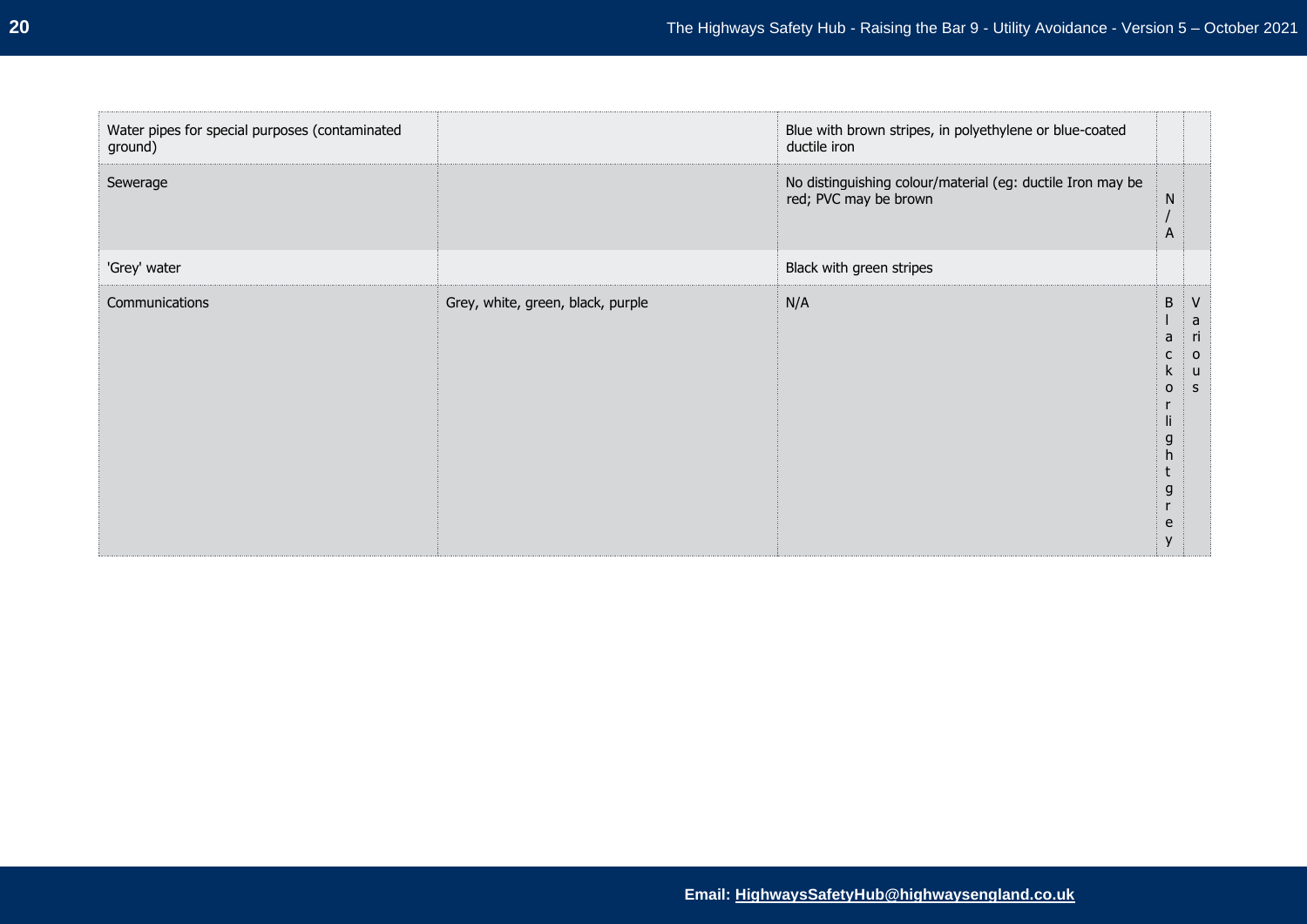| Electricity | Black or red duct or tile | $\sf B$                                                              | $\mathsf{Y}$                               |
|-------------|---------------------------|----------------------------------------------------------------------|--------------------------------------------|
|             |                           | $\mathsf a$<br>$\mathsf{C}$                                          | $\frac{e}{\parallel}$<br>$\circ$           |
|             |                           | $\mathsf k$<br>$\overline{(\ }$                                      | ${\sf w}$                                  |
|             |                           | $\mathsf{r}$<br>$\mathsf{e}% _{0}\left( \mathsf{e}\right)$           | w<br>it<br>h                               |
|             |                           | $\operatorname{\mathsf{d}}$<br>$\mathsf f$<br>$\mathsf{o}$           | $\mathsf b$<br>$\frac{1}{a}$               |
|             |                           | $\mathsf{r}$<br>$\sf S$                                              | k                                          |
|             |                           | $\mathsf{o}$<br>${\sf m}$                                            | $\mathbf{I}$<br>$\vert$ e                  |
|             |                           | $\mathsf{e}% _{0}\left( \mathsf{e}\right)$<br>h<br>$\mathbf{i}$      | $\begin{array}{c} g \\ e \\ n \end{array}$ |
|             |                           | $\mathsf g$<br>h                                                     | ${\sf d}$                                  |
|             |                           | $\sim$<br>${\sf V}$                                                  |                                            |
|             |                           | $\mathsf{o}$<br>$\ensuremath{\mathsf{lt}}$                           |                                            |
|             |                           | $\mathsf a$<br>$\boldsymbol{g}$<br>$\mathsf{e}% _{t}\left( t\right)$ |                                            |
|             |                           | $\mathbf{r}$<br>$\mathsf{o}$                                         |                                            |
|             |                           | $\mathsf{r}$<br>$\mathsf a$                                          |                                            |
|             |                           | $\sf n$<br>$\mathsf g$<br>$\mathsf{e}% _{0}\left( \mathsf{e}\right)$ |                                            |
|             |                           | $\mathsf f$<br>$\mathsf{o}$                                          |                                            |
|             |                           | $\mathsf{r}$<br>$\sf S$                                              |                                            |
|             |                           | $\mathsf{o}$<br>m                                                    |                                            |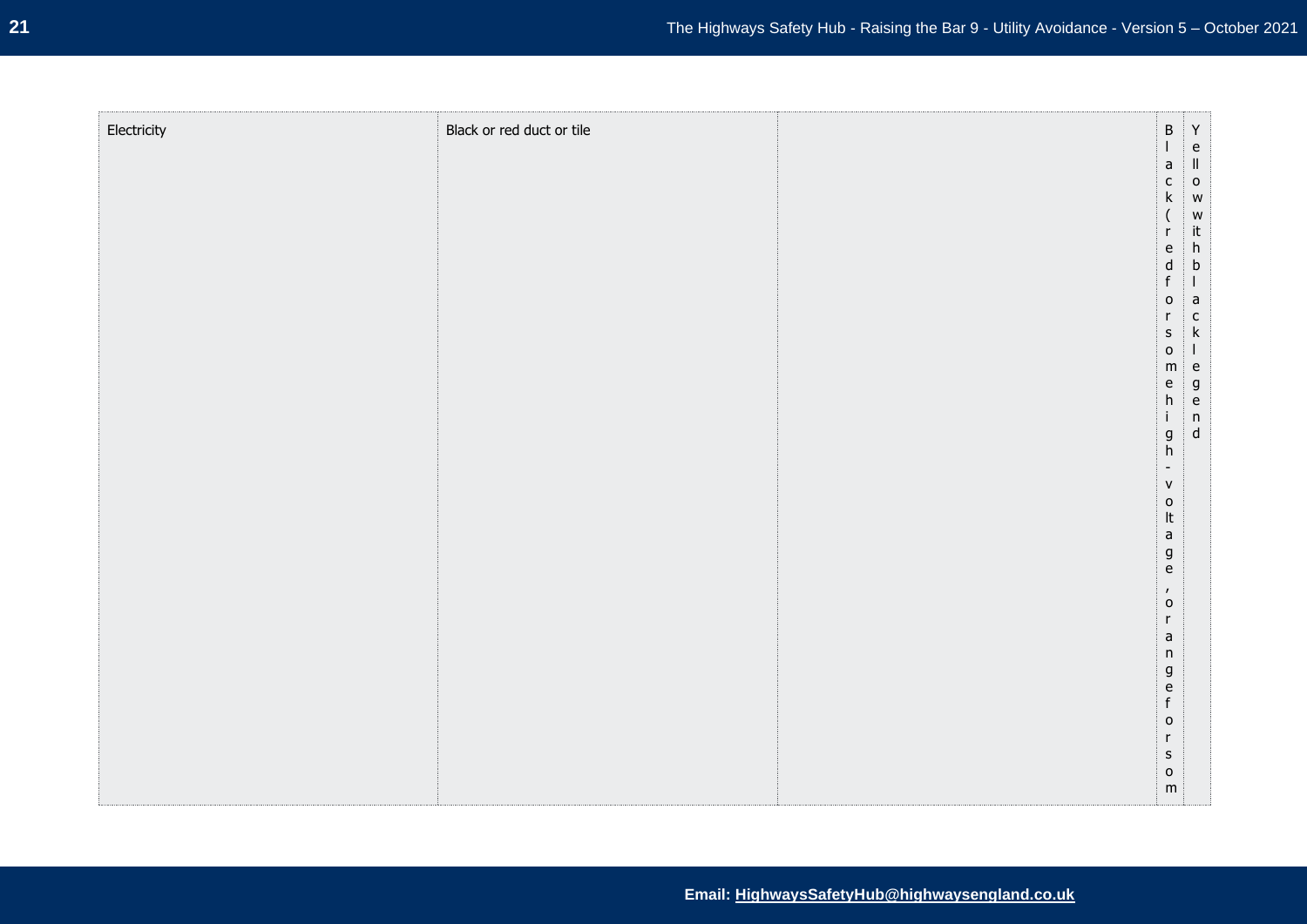|                                    |  | e              |
|------------------------------------|--|----------------|
|                                    |  |                |
|                                    |  |                |
|                                    |  |                |
|                                    |  | r              |
|                                    |  |                |
|                                    |  | a<br>ff        |
|                                    |  |                |
|                                    |  |                |
|                                    |  |                |
|                                    |  | $\mathsf{C}$   |
|                                    |  |                |
|                                    |  | s              |
|                                    |  |                |
|                                    |  |                |
|                                    |  | g              |
|                                    |  |                |
|                                    |  | $\sf n$        |
|                                    |  | a              |
|                                    |  |                |
|                                    |  |                |
|                                    |  | р              |
|                                    |  |                |
|                                    |  | $\mathsf{o}\,$ |
|                                    |  | ${\sf W}$      |
|                                    |  |                |
|                                    |  | e              |
|                                    |  |                |
|                                    |  | r              |
|                                    |  | c              |
|                                    |  |                |
|                                    |  | a              |
|                                    |  | b              |
|                                    |  |                |
|                                    |  |                |
|                                    |  | e              |
|                                    |  |                |
|                                    |  | S              |
|                                    |  |                |
|                                    |  |                |
|                                    |  |                |
|                                    |  |                |
| Government pipelines (MOD)         |  |                |
|                                    |  |                |
|                                    |  |                |
| Private oil and chemical pipelines |  |                |
|                                    |  |                |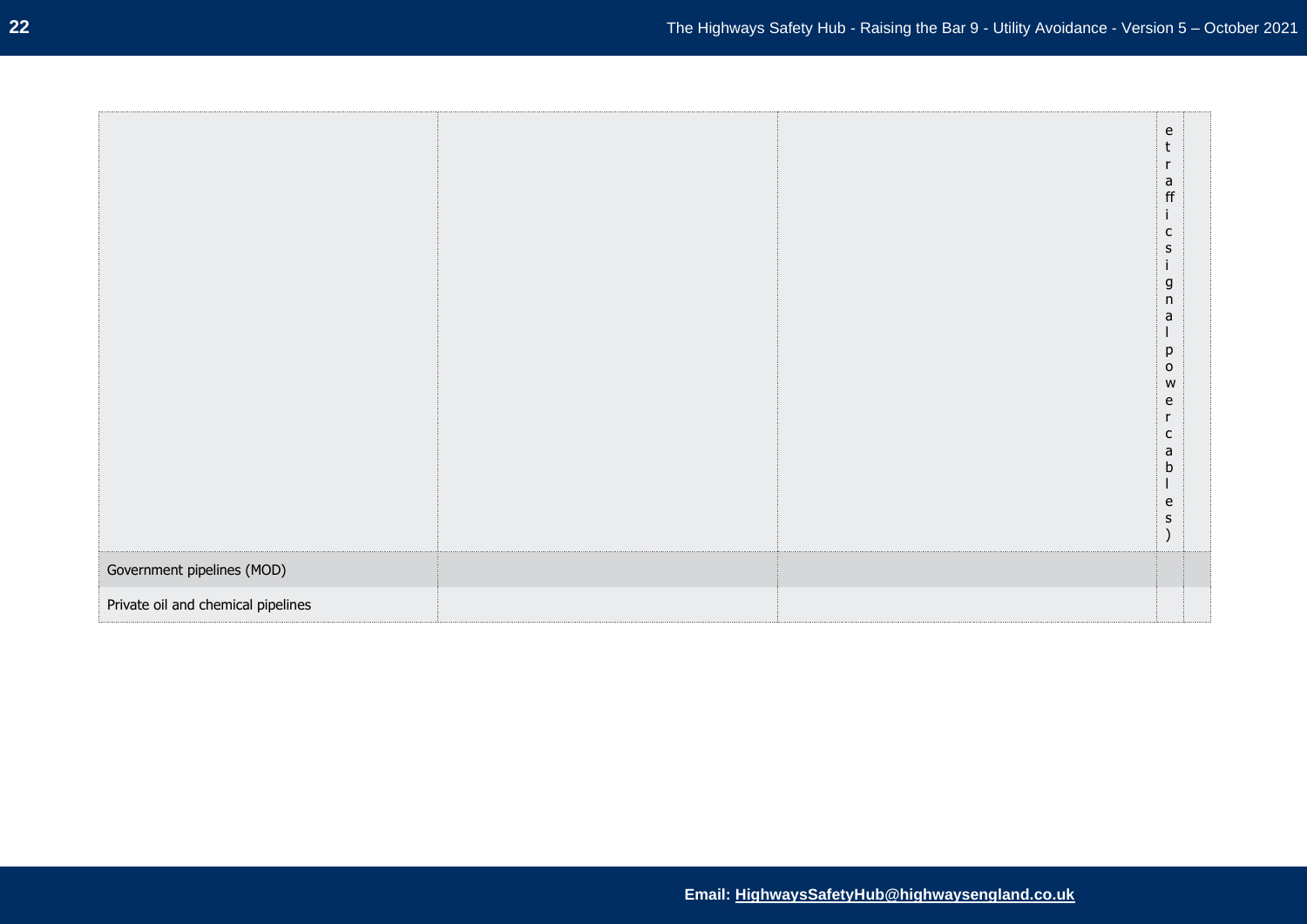#### **Appendix 5: Responsibility Process Map**